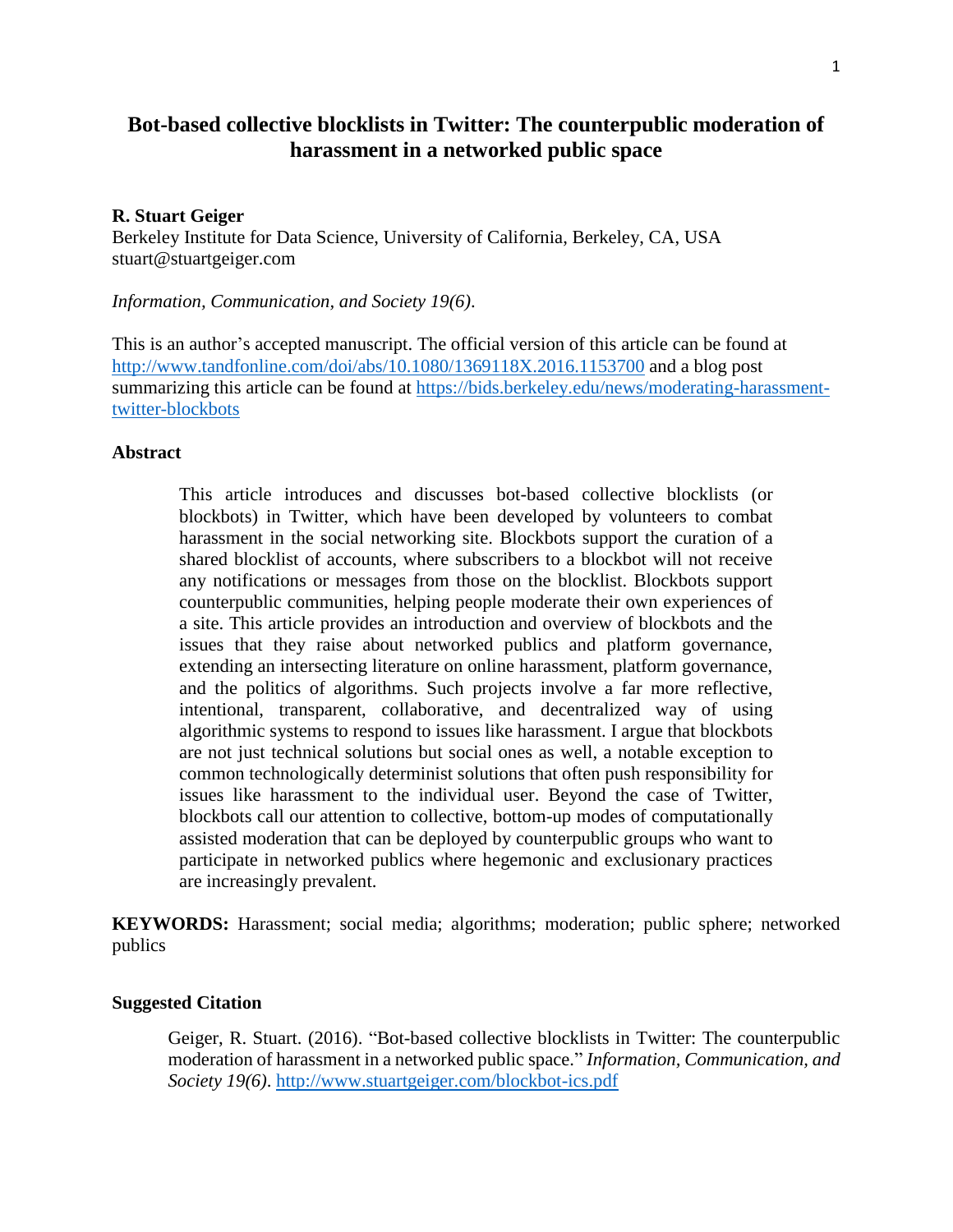### **1. Introduction and overview**

## *1.1. Harassment as an issue of platform governance*

Harassment has long been an issue in online spaces, particularly gender-based harassment (Dibbell, 1993; Herring, 1999), which is prevalent across many private and public online sites and platforms (Marwick & Miller, 2014; Matias et al., 2015). A 2014 Pew survey of Americans found that 73% of adult American internet users had witnessed harassment online, and 40% had personally been harassed. (Duggan, 2014). Coordinated harassment campaigns are increasingly organized by more-and-less organized groups, who synchronously flood a target's social media feeds (Heron, Belford, & Goker, 2014; Phillips, 2015). Given the chilling effects that harassment has, it is a compelling civil rights issue about the capacity for people to participate in public spaces (Citron, 2014). Harassment is also especially prevalent on the popular social networking and microblogging site Twitter compared to many competing platforms. Twitter, Inc. has generally taken a far more hands-off approach to moderation than other social networking sites, and the design of the platform affords unsolicited interactions in ways that others do not.

In this article, I discuss these institutional and infrastructural dimensions of harassment on Twitter. Lawrence Lessig famously declared 'code is law' (Lessig, 1999), speaking to the quasigovernmental authority that systems administrators have over their digital domains and those who inhabit it. Staff at Twitter, Inc. are responsible for not only developing and enforcing the site's rules, but also designing the site in a way that affords and constrains particular kinds of activities – just as in other centrally hosted sites like Facebook, YouTube, reddit, World of Warcraft, LinkedIn, or Pinterest. In academic research and popular commentary, there is an increasing concern with such issues of platform governance and 'the politics of platforms' (e.g., Crawford & Gillespie, 2014; Gillespie, 2010; Morozov, 2013; Pariser, 2012). Platform owner/operators are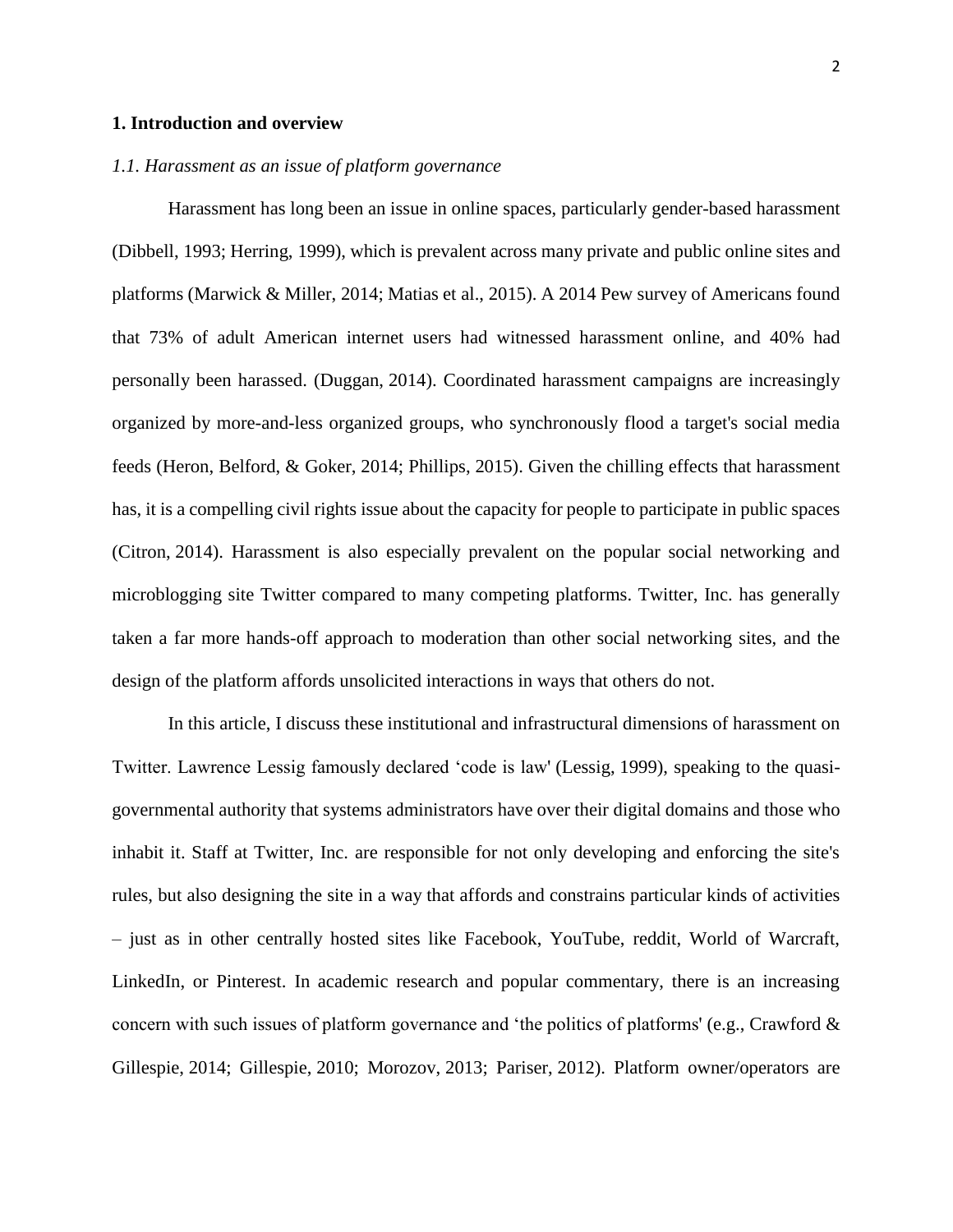responsible for constituting 'networked publics' (boyd, 2010), which are built and administered in ways that support specific ideas about what it means for people to interact in a shared space. For example, Massanari's analysis of reddit critiques the technological affordances, governance structure, and cultural habitus of the news and discussion site, which she argues intersects in ways that 'provide fertile ground for anti-feminist and misogynistic activism' (Massanari, 2015, p. 1). When discussing harassment as an issue of platform governance, software is crucial to keep in view, given how the work of moderation, filtering, and gatekeeping is increasingly reliant on highly automated algorithmic systems (Diakopoulos, 2015; Gillespie, 2014; Tufekci, 2014).

However, this article is not about the computationally supported moderation work performed directly by Twitter, Inc. staff. Nor is it about the relationship between this 'server sovereign' and governmental agencies – which a long lineage of online harassment scholarship has investigated (Citron, 2014; Marwick & Miller, 2014; Tokunaga, 2010). Instead, I expand the literature on online harassment and platform governance by examining bot-based collective blocklists (or 'blockbots'), which support a novel form of user-generated, bottom-up, computationally supported moderation work. Blockbots are developed and used by independent, volunteer users of Twitter, who have developed their own computational tools to help individually and collectively moderate their own experiences on Twitter. Functionally, blockbots work similarly to ad blockers: people can curate lists of accounts they do not wish to encounter (individually, in groups, or using algorithmic procedures), and others can subscribe to these blocklists with just a few clicks. They are part of a growing genre of bespoke code (Geiger, 2014), which runs alongside existing platforms, rather than being directly integrated into server-side code.

Blockbots extend the affordances of the site to make the work of responding to harassment more efficient and more communal. Blockbots extend the basic functionality of individual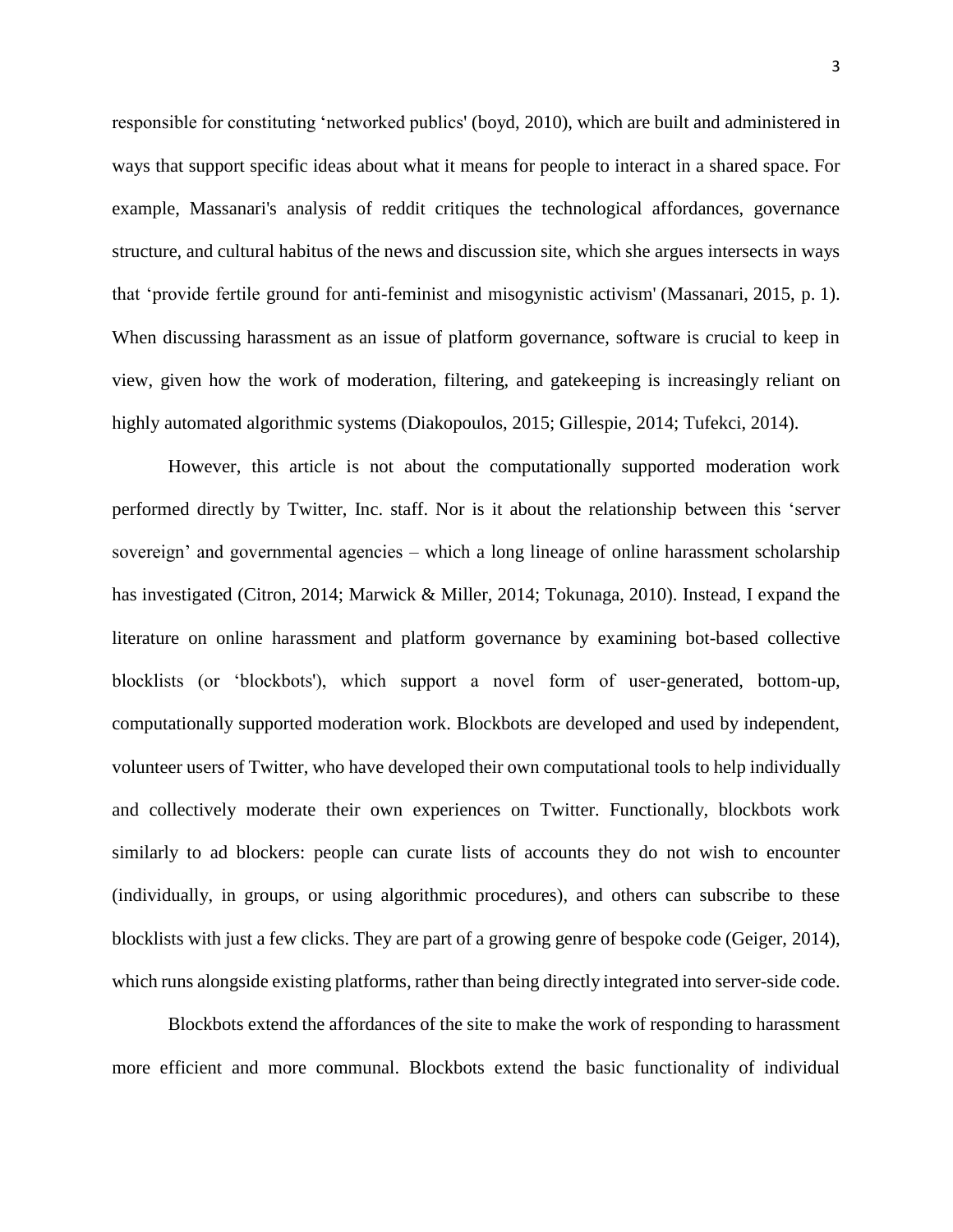blocking, in which users can hide specific accounts from their experience of the site. Blocking has long been directly integrated into Twitter's user interfaces, which is necessary because by default, any user on Twitter can send tweets and notifications to any other user. However, individually blocking accounts can be a Sisyphean task for those targeted by harassers, which is why a subscription model has emerged. Some blockbots use lists of harassers curated by a single person, others use community-curated blocklists, and a final set use algorithmically generated blocklists. Blockbots first emerged in Twitter in 2012, and since then, the computational infrastructure has been standardized with the development of the BlockTogether.org service, which makes it easy and efficient for blocklist curators and subscribers to connect. While some blockbot projects are more private, others are open source and highly public, with their developers and maintainers widely publicizing their blocklists, bot code, and blocking procedures. These include Randi Harper's ggautoblocker (http://twitter.com/ggautoblocker), which has over 3000 subscribers as of mid-2015 and has received significant coverage in social and mainstream media.

While blockbots were initially developed to combat harassment in Twitter, they can be (and are) used to filter accounts for a variety of reasons beyond harassment, including incivility, hate speech, trolling, and other related phenomena. It is important to note that just because an account is added to a blocklist does not mean the account has engaged in harassment according to a legal definition of the term (or even at all). This aspect of blockbots has led to controversies about what it means to put an account on a blocklist.

#### *1.2. Overview of the article*

This article has three core sections beyond this introduction; in these sections I discuss relevant literature on this topic, then the operation and impacts of blockbots for the groups that use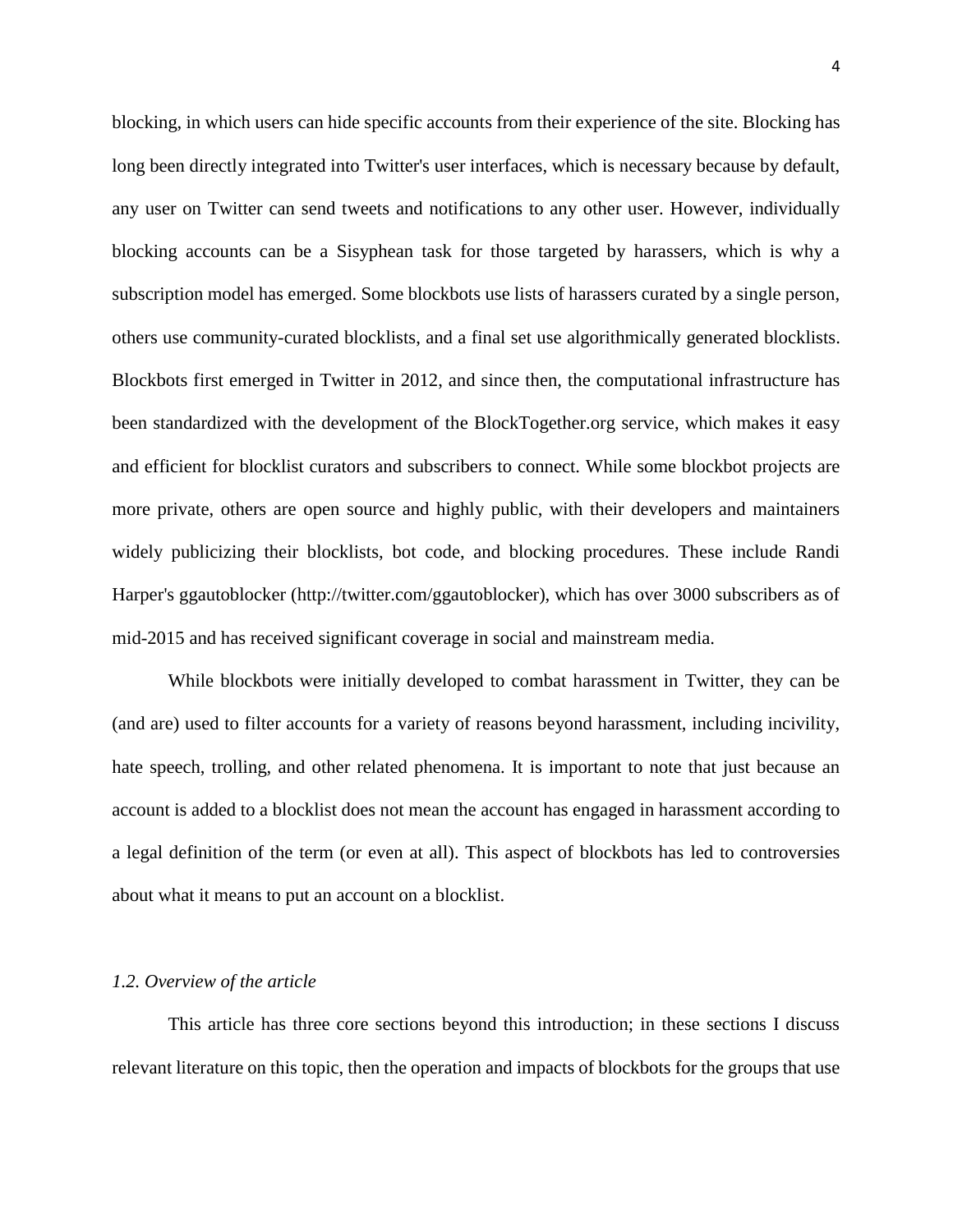them, and finally the acts of collective sensemaking that take place through blockbots. In Section 2, I review several related strands of literature around online harassment, platform governance, and the public sphere. It is important to understand harassment as a civil rights issue of governance that touches on what kind of public a site like Twitter ought to be, rather than seeing harassment as a series of isolated, independent events. I introduce Nancy Fraser's concept of 'counterpublics,' which are the non-dominant groups that are often excluded from fully participating in public forums and venues. The concept of counterpublics is useful in helping theorize online harassment and blockbot projects, as Fraser discusses the ways in which nondominant groups rely on 'parallel discursive arenas' where they can interact on their own terms. Yet blockbots involve a different mode of counterpublic agency, as they are an intentional refusal to listen to those who have been identified as harassers, which is supported through this community-built infrastructure.

In Section 3, I discuss the history and operation of blockbots. I show how they are projects in which counterpublic groups exercise agency over their own experiences on Twitter. Blockbots emerged in the context of a perceived governance gap, when anti-harassment activists and advocates were arguing that Twitter, Inc. was not doing enough to prevent harassment. I discuss how blockbots facilitate disciplines of listening (Crawford,2009), which give subscribers more agency in selectively 'tuning in' to affective publics on Twitter (Papacharissi, 2014). Finally, in the fourth section, I focus on how blockbots serve as sites for collective counterpublic sensemaking about harassment. I discuss cases of redesign and reconfiguration: moments when the functionality of blockbots was changed based on new ideas about what harassment is, how it ought to be identified, and what kinds of experiences a community wanted to have in a privately owned and operated public space. These moments are socio-technical reconfigurations (Suchman, 2007),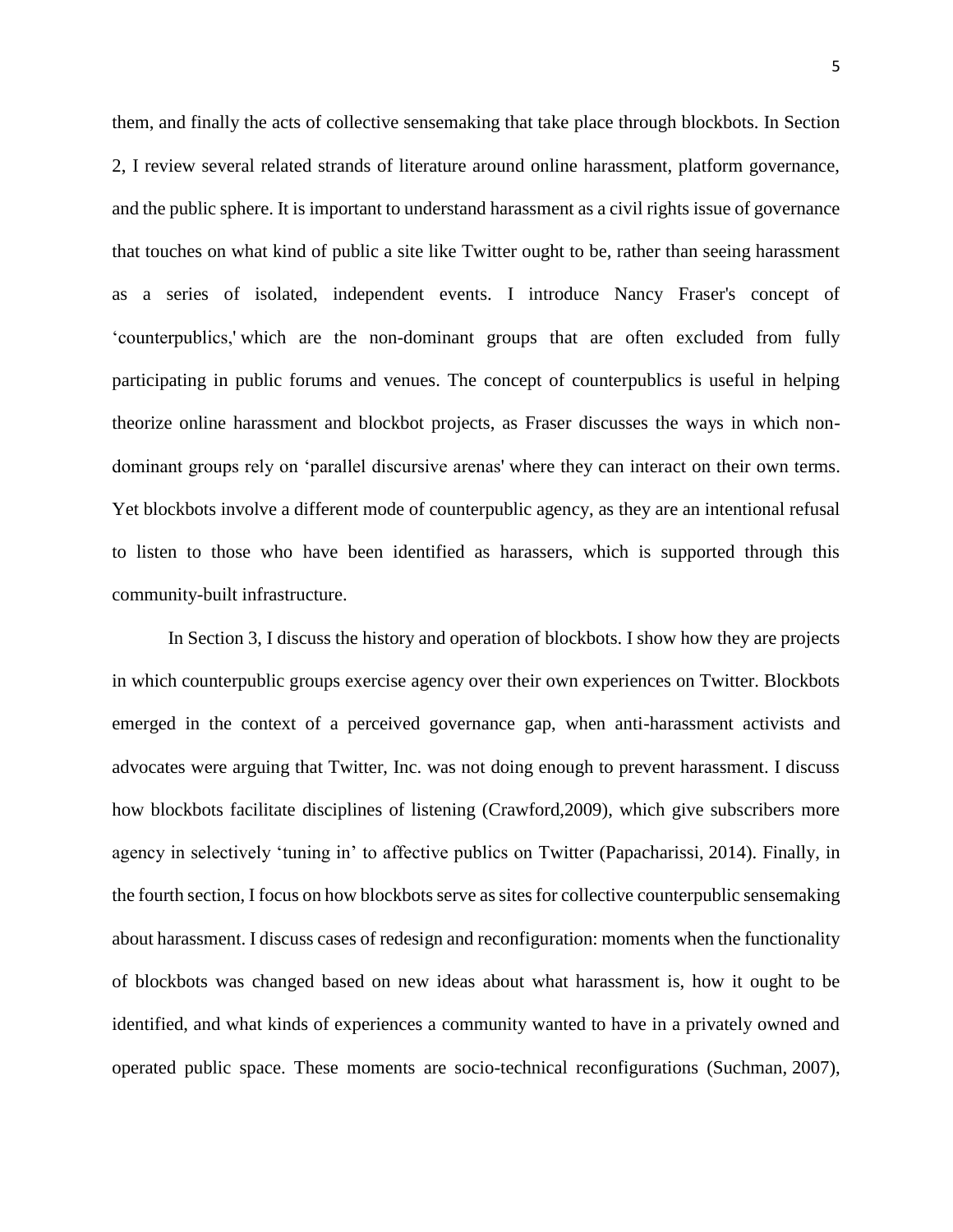which show how blockbots should not be seen as 'technological solutionist' (Morozov, 2013) projects that shift the burden of responsibility for dealing with harassment from platform owner/operators to isolated individuals. Rather, they are closer to the 'recursive publics' that Kelty (2008) describes with open source software projects, where a community's development of infrastructure is deeply entwined with their development of values and ideals.

#### *1.3. Methodology*

This article is an initial overview and discussion of blockbots in Twitter, intended to introduce this phenomenon and discuss the implications they raise for networked publics. This article's contributions operate at a more theoretical level, as I use empirical cases to discuss particular issues about harassment and platform governance. The cases I discuss are ones I have encountered while conducting an ongoing ethnography of infrastructure (Star, 1999). I have been studying the role of automated software agents in the governance of several networked publics, including Twitter, Wikipedia, and reddit. I focused on these infrastructures as dynamic and relational, 'emerg[ing] for people in practice, connected to activities and structures' (Bowker, Baker, Millerand, & Ribes, 2010 , p. 99). I sought moments of controversy and breakdown to make structures, norms, discourses, and invisible work (Star & Strauss, 1999) visible and comparable. As much of the work of developing blockbots takes place online, much of my analysis involved analyzing and reconstructing the trace data that members of these communities rely on to coordinate their work (Geiger & Ribes, 2011). I did not directly participate in the development of blockbots in Twitter, but I did subscribe to multiple blockbots, regularly observed public community discussions and use cases about open source blockbots for twelve months, and developed several bots for other non-harassment purposes in Twitter.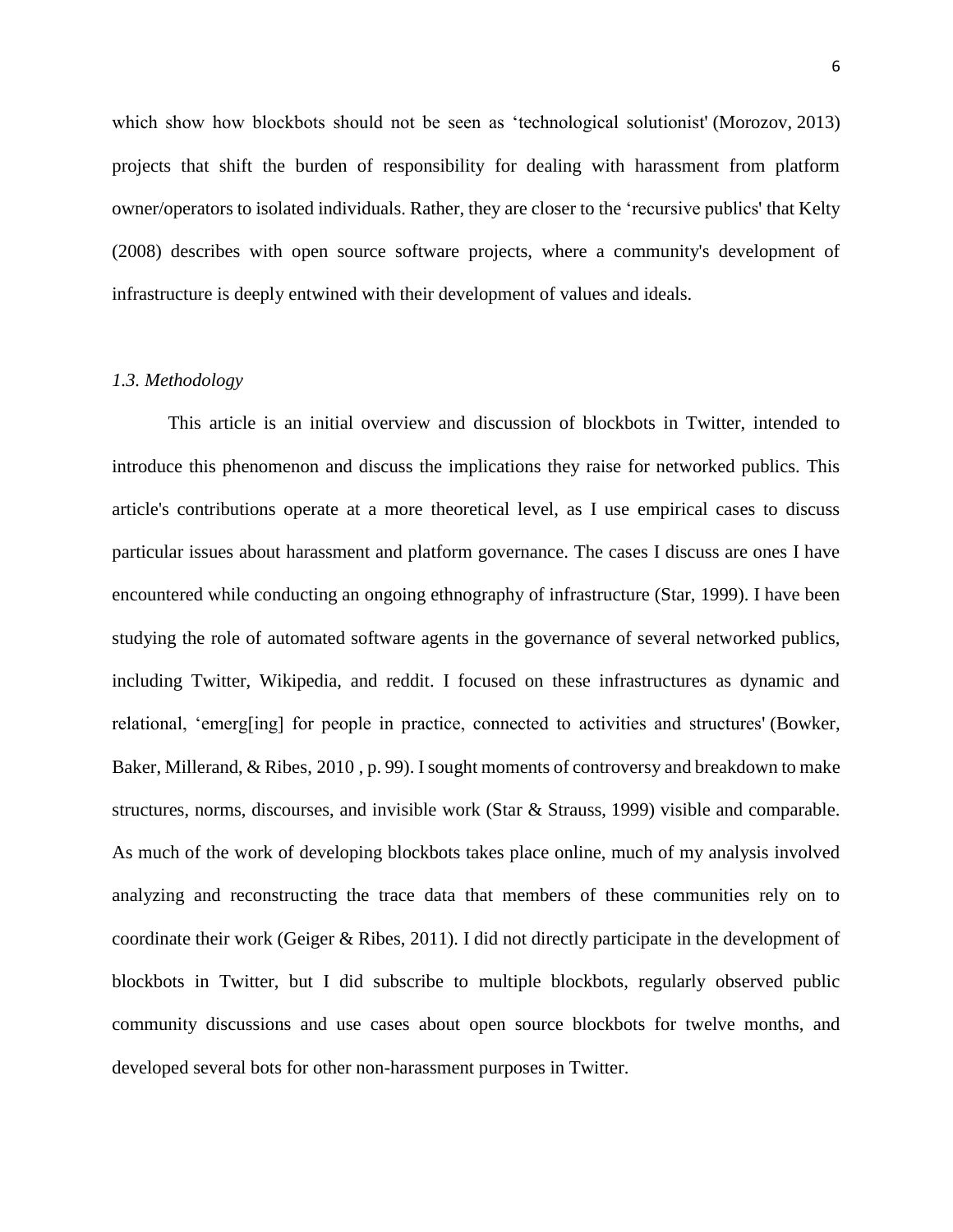I also relied on interviews with the developers of major blockbots to understand and contextualize blockbot development. This included both interviews I conducted personally and transcripts of interviews conducted by journalists, activists, and academics (Fleishman, 2014; Hess, 2014; Schwartz, Lynch, & Harper, 2015), as this issue has gained attention in certain media outlets. This work, combined with my years of experience participating in open source software and free culture projects at various levels, has helped me better understand the work of blockbot development and has better equipped me to follow and interpret the trace data that is accessible on forums, code repositories, Twitter, and other sites. In analyzing this data, I took an iterative and inductive approach to combine many methods, including interviews with blockbot developers, observations of routine and exceptional activity in and around blockbots, archival and historical methods using publicly accessible records, and systems analysis and software studies methods. I have also worked to anonymize the cases of blockbots as much as possible due to the sensitive nature of this topic, except for those individuals who widely publicize their own projects and gave me explicit permission to discuss their bots in my publications.

## **2. Literature review: harassment, technological determinism, and networked publics**

#### *2.1. Harassment as a civil rights issue about participation in networked publics*

Online harassment is a complex issue, and I discuss it as an issue about the governance of networked publics, specifically focusing on how privately owned public spaces are moderated – and by whom. Citron, in *Hate crimes in cyberspace*, (2014), defines cyber harassment as 'intentional infliction of substantial emotional distress accomplished by online speech that is persistent enough to amount to a 'course of conduct' rather than an isolated incident,' which is typically carried out through 'threats of violence, privacy invasions, reputation-harming lies, calls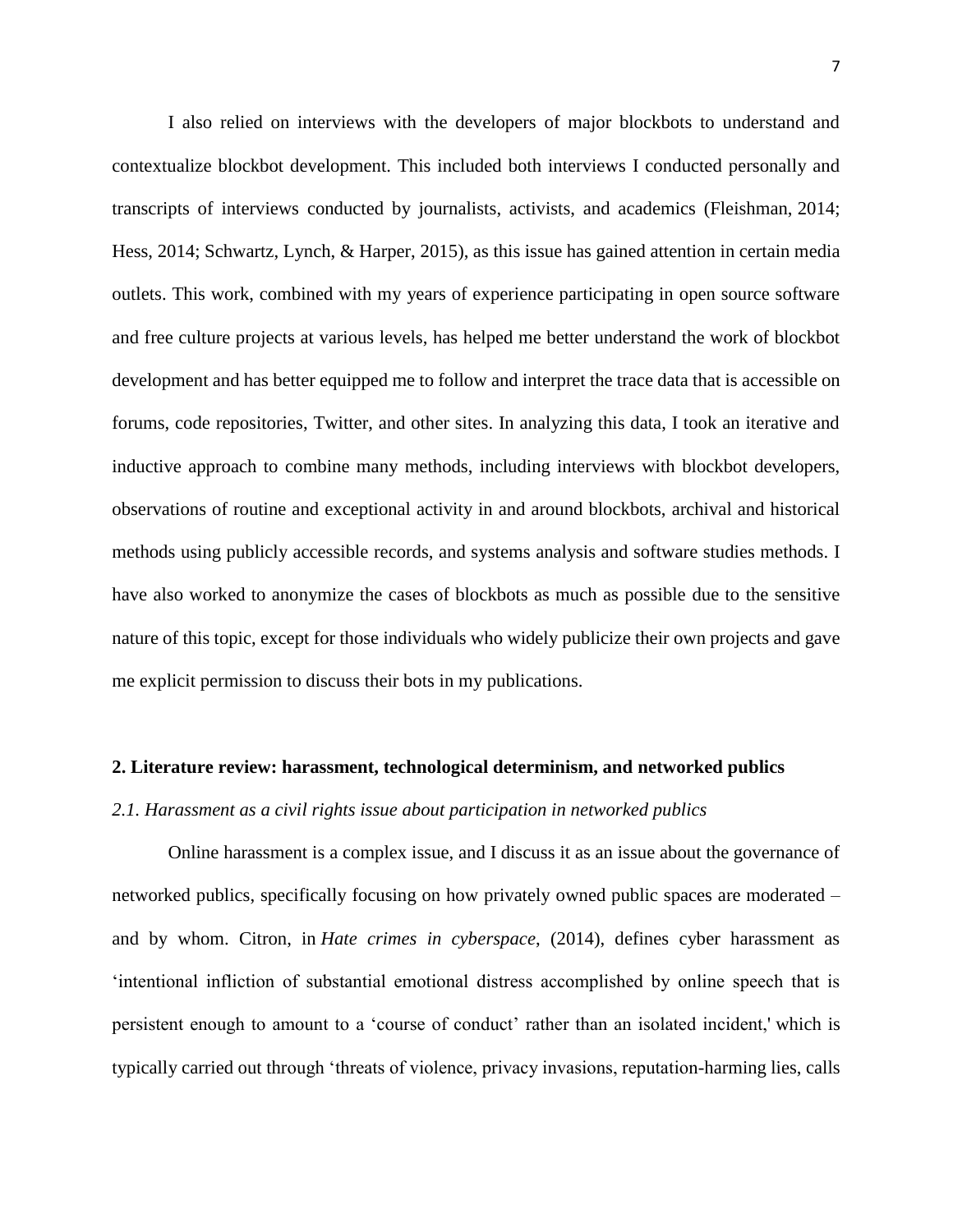for strangers to physically harm victims, and technological attacks' (p. 3). Citron responds to claims about 'free speech' by arguing that harassment is a civil rights issue, given how harassment works to inhibit participation. While traditional free speech frameworks seek to minimize restrictions on speech by an established authority, Citron argues that we must also prioritize people's ability to freely express themselves in public without fear or coercion, regardless of the source. If harassment is considered protected under principles of free speech, this trades off with the free speech rights of those targeted. Citron reviews many cases and studies about how harassment works to silence targets into withdrawing from public spaces – in fact, this is frequently the goal of harassers. Such a situation is not unique to online media. Nancy Fraser extensively discusses how chilling effects played out in the coffeehouses and other forums of early modern Europe in her critiques of Habermas's influential account of the public sphere (Fraser, 1990).

#### 2.2. *The Californian ideology, individual vs. collective ethics, and technological solutionism*

Online harassment has many causes, but the current state of harassment online is in part a product of a particular technologically determinist, libertarian mindset that is prominent in Silicon Valley, which Barbrook and Cameron identified as 'the Californian Ideology' (1996). The modern Internet is the product of both countercultural and libertarian activists, who were concerned with censorship from traditional governments and corporations (Turner, 2006). Activists like John Perry Barlow of the Electronic Frontier Foundation wrote tracts like 'A Declaration of the Independence of Cyberspace' (1996), celebrating the technological principles that made online interactions 'immune' to more traditional forms of regulation. Texts expressing this ideology even frequently included pro-inclusion and diversity statements, imagining that the Internet's inherent resistance to state censorship would lead to 'a world where anyone, anywhere may express his or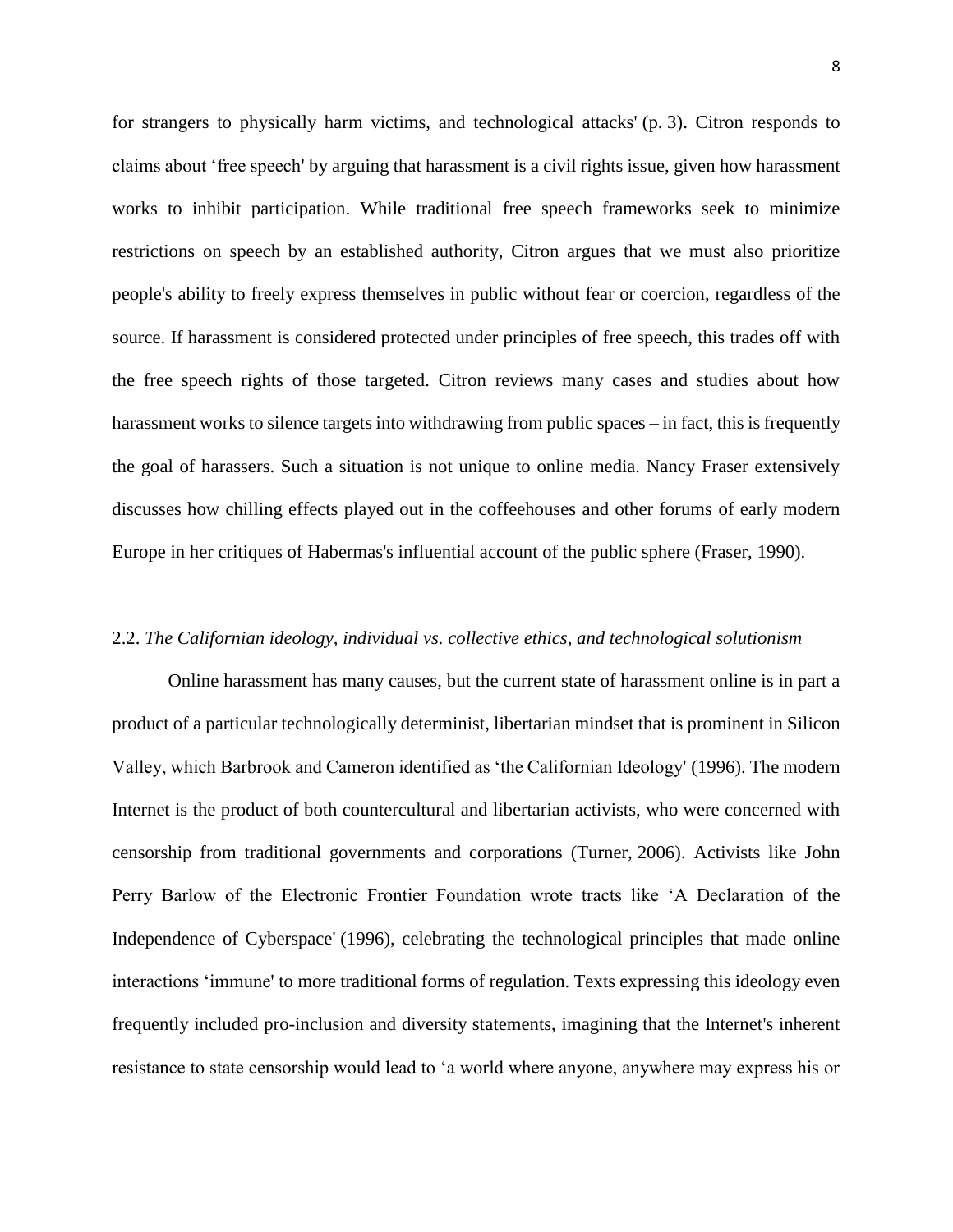her beliefs, no matter how singular, without fear of being coerced into silence or conformity,' as Barlow wrote. Yet this understanding of a mediated public is based on an ideal of the isolated individual, whose classical liberal rights to freedom of expression are to be supported by technology. As Adam critiques in her work on computer ethics (Adam, 2005), when ethics does come on the scene among technologists, it often is discussed in a way that assumes 'individual, rationalistic, rule-based ethical models' (p. 38) like utilitarianism, which align with technologically determinist principles. In contrast, Adam argues for feminist ethics of collectivity and care that focus on the structural inequalities of marginalized groups. She argues that 'despite holding a rhetoric of equality and participation,' the standard utilitarian, individualistic, allegedly meritocratic ethics common among technologists 'often make no challenge to the structures that are causing that inequality in the first place'(Adam, 2000, p. 2).

The individualism issue also intersects with another mindset prevalent in Silicon Valley, which sees these problems as technological ones requiring technological solutions. Evgeny Morozov has recently termed this mindset 'technological solutionism' (Morozov, 2013), and the search for technical solutions to societal problems is also an aspect of the Californian ideology Barbook and Cameron identified. Morozov, Adam, and Barbrook and Cameron – each writing at different times about the same dominant mindset – concur that one of the core problems with such technological solutions is that they are often based in an autonomous individualist mindset. Technology is often used to shift the burden of solving these problems to the individual, frequently assuming that having such a responsibility is empowering. In the issue of harassment, this can be seen in the rise of muting, blocking, flagging, and reporting features, which Crawford and Gillespie (2014) critique on these grounds. They advocate 'a more social mechanism for a more social problem' (p. 12), looking to the open backstage model of Wikipedia, where people debate cases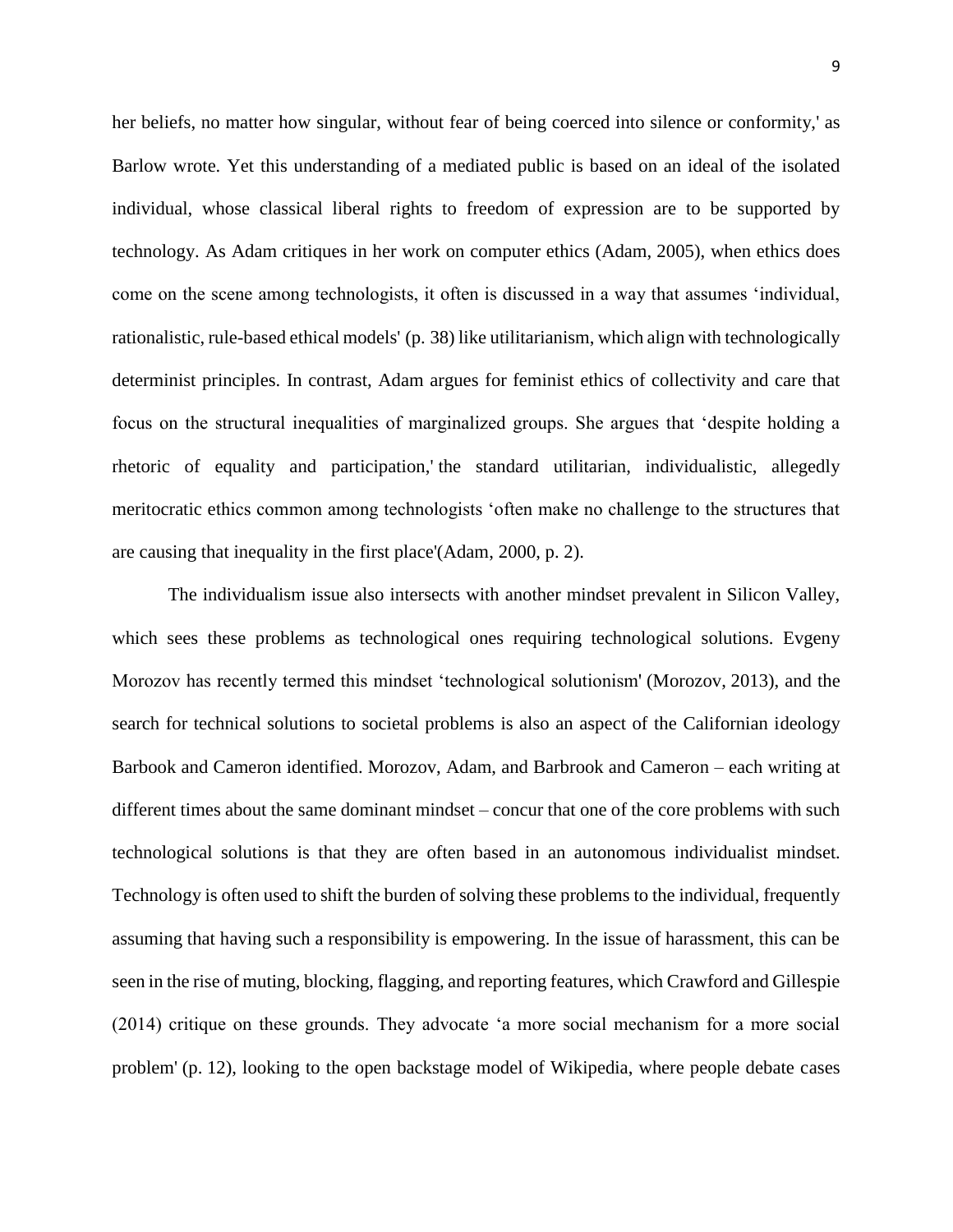and policies in public. Ultimately, they conclude that individualistic mechanisms like 'flags may be structurally insufficient to serve the platforms' obligations to public discourse, failing to contend with the deeper tensions at work' (p. 15).

## *2.3. The WAM authorized reporter partnership*

One kind of response that takes a more communitarian, discursive, and civic-focused approach to platform governance is the recent pilot project between Twitter, Inc. and the non-profit Women, Action, and the Media (or WAM), analyzed and described by (Matias et al., 2015). In that three-week pilot, WAM was granted an 'authorized reporter' status, where Twitter users could report harassment to WAM, instead of the default flagging mechanism that sends reports to Twitter, Inc.'s internal processes. WAM reviewers were an intermediary between reporters of harassment and Twitter, Inc.'s somewhat black-boxed team of humans and algorithms that enforce the site's rules. WAM reviewers would evaluate and discuss these reports, sometimes working with the reporter to further document harassment in cases of incomplete or ambiguous reports. If WAM reviewers decided that a report was appropriate to escalate to Twitter, Inc. staff, they would submit it to a specialized ticketing system. The WAM team would interact with Twitter, Inc. staff as necessary on the reporter's behalf, answering questions and advocating if necessary.

In the three-week pilot period, WAM received 811 reports and decided to escalate 161 of them. Of those 161 reports, Twitter, Inc. took action on 55%, suspending 70 accounts, issuing 18 warnings, and deleting 1 account. An independent academic study (Matias et al., 2015) argued that the project was a success in piloting an alternative to the often opaque processes and policies around harassment in major web platforms. They argued that it was important to build a more communal way of responding to harassment, finding that many targets of harassment needed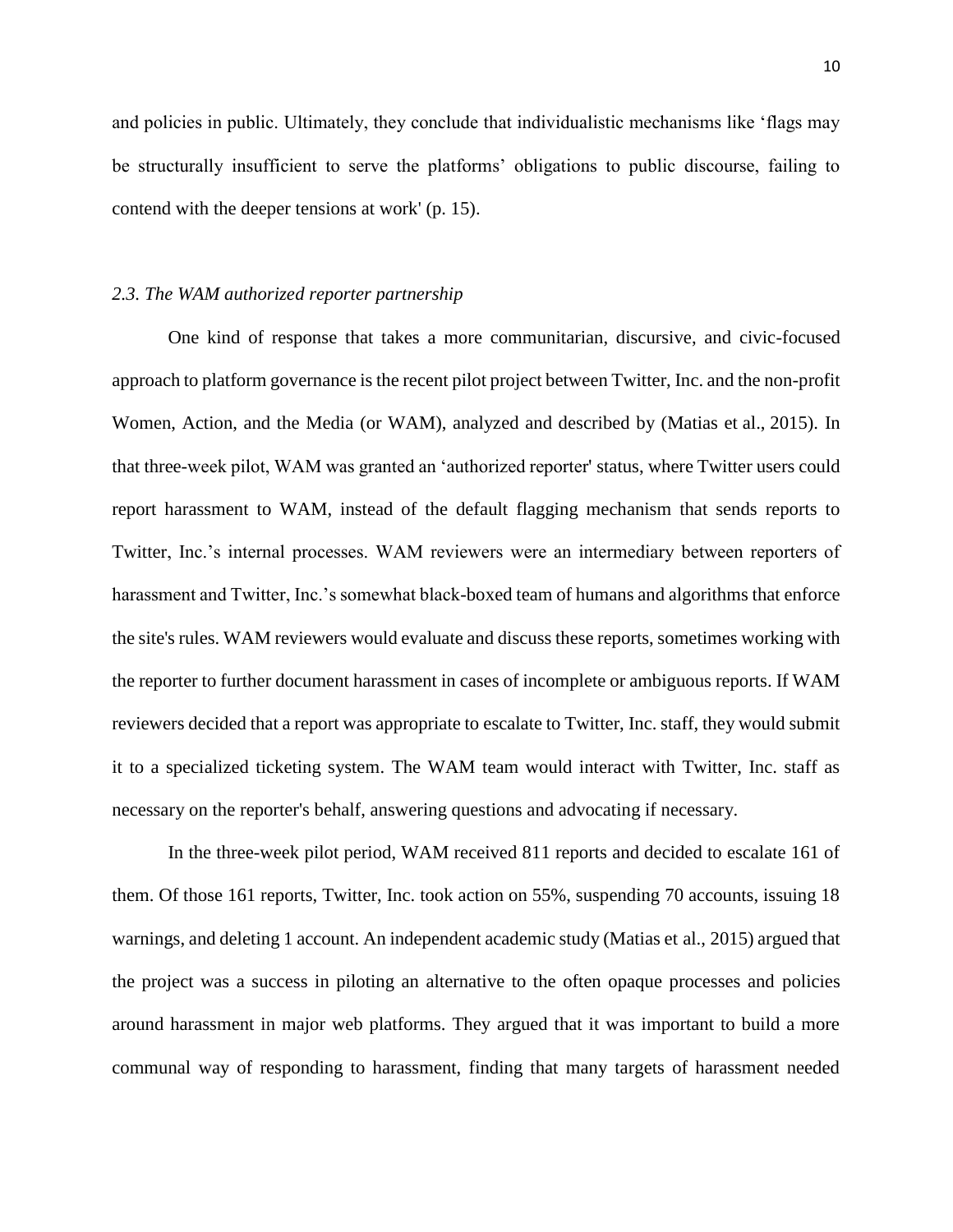different kinds of support in making sense of harassment, particularly given how harassers can use sophisticated techniques to overwhelm their targets and mask their own identity. Only 43% of reports came directly from those targeted by harassment, with the majority coming from a target's authorized delegate or a bystander who observed the harassment – showing a key flaw with taking an individualist approach to harassment. However, one issue with this model is that it requires a substantial amount of labor performed by communities or non-profit organizations, which ultimately benefits the for-profit corporation Twitter, Inc. This raises similar ethical concerns that scholars of microwork platforms have raised about the use of crowdworkers (Irani, 2013).

# *2.4. Theorizing publics and counterpublics*

WAM's partnership with Twitter touches on an issue about how non-dominant groups assemble in response to hegemonic venues, where they are often excluded from participating on their own terms. In the next section, I discuss this further by turning to Fraser's (1990) feminist critique of Habermas's account of the public sphere (Habermas, 1989), in which she theorizes how non-dominant groups form 'counterpublics.' Habermas's influential account of the bourgeois public sphere celebrated the coffeehouses, newspapers, and other forums where 'members of the public' could rationally debate socio-political issues and build consensus. His account of early modern publics depicts spaces where anyone can enter, bracketing their own social status to engage with others as equal peers in deliberation. Fraser notes that these were highly exclusionary spaces, particularly for women, persons of color, and members of the working classes. Yet even when marginalized individuals were not officially restricted from participating in these spaces, the fiction that the space was a neutral one and that all participants were equal often served to make subtler forms of exclusion less visible: 'such bracketing usually works to the advantage of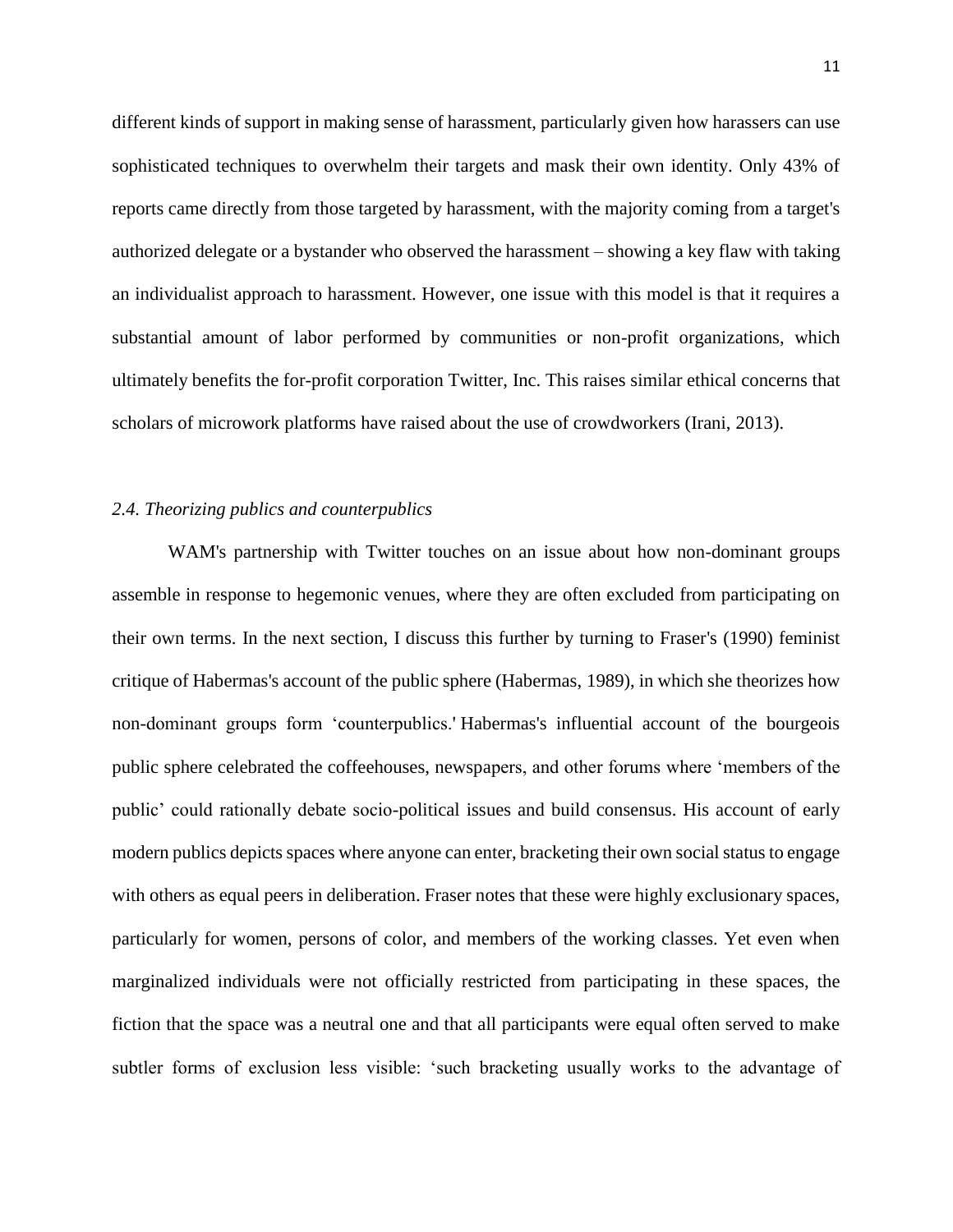dominant groups in society … the result is the development of powerful informal pressures that marginalize the contributions of members of subordinated groups' (Fraser, 1990, p. 64).

Fraser critiques the idea of a universal public sphere as a neutral space where all who enter are ostensibly equal – something that is frequently claimed, but rarely found in practice. She contrasts the 'counterpublics' in early modern Europe that existed alongside the spaces typically reserved for wealthy white men. Such counterpublics 'contested the exclusionary norms of the bourgeois public, elaborating alternative styles of political behaviour and alternative norms of public speech' (p. 116). Fraser critiques the hegemonic way in which certain public venues for socio-political debate and discussion came to be known as 'the public,' while other kinds of venues and activities that were populated by women, minorities, and working class individuals were excluded from this concept of the public. Subordinated groups had to enter hostile spaces in order to have their discourse be considered part of the public, and Fraser extensively reviews the literature about how dominant groups engage in various practices to silence, intimidate, and chill participation by non-dominant groups. Fraser's feminist critique recasts the bourgeois public sphere as but one of many public spheres – albeit one that was exclusively assumed to represent the population as a whole.

### *2.5. Do counterpublics need to be parallel discursive arenas?*

Traditionally, counterpublics have been understood as 'parallel discursive arenas' (Fraser, 1990, p. 67), separate spaces where members of a subordinated group are able to participate in their own kind of collective sensemaking, opinion formation, and consensus building. Fraser references late twentieth century US feminism as an example of a vibrant counterpublic, with independent publishers, bookstores, conferences, festivals, advocacy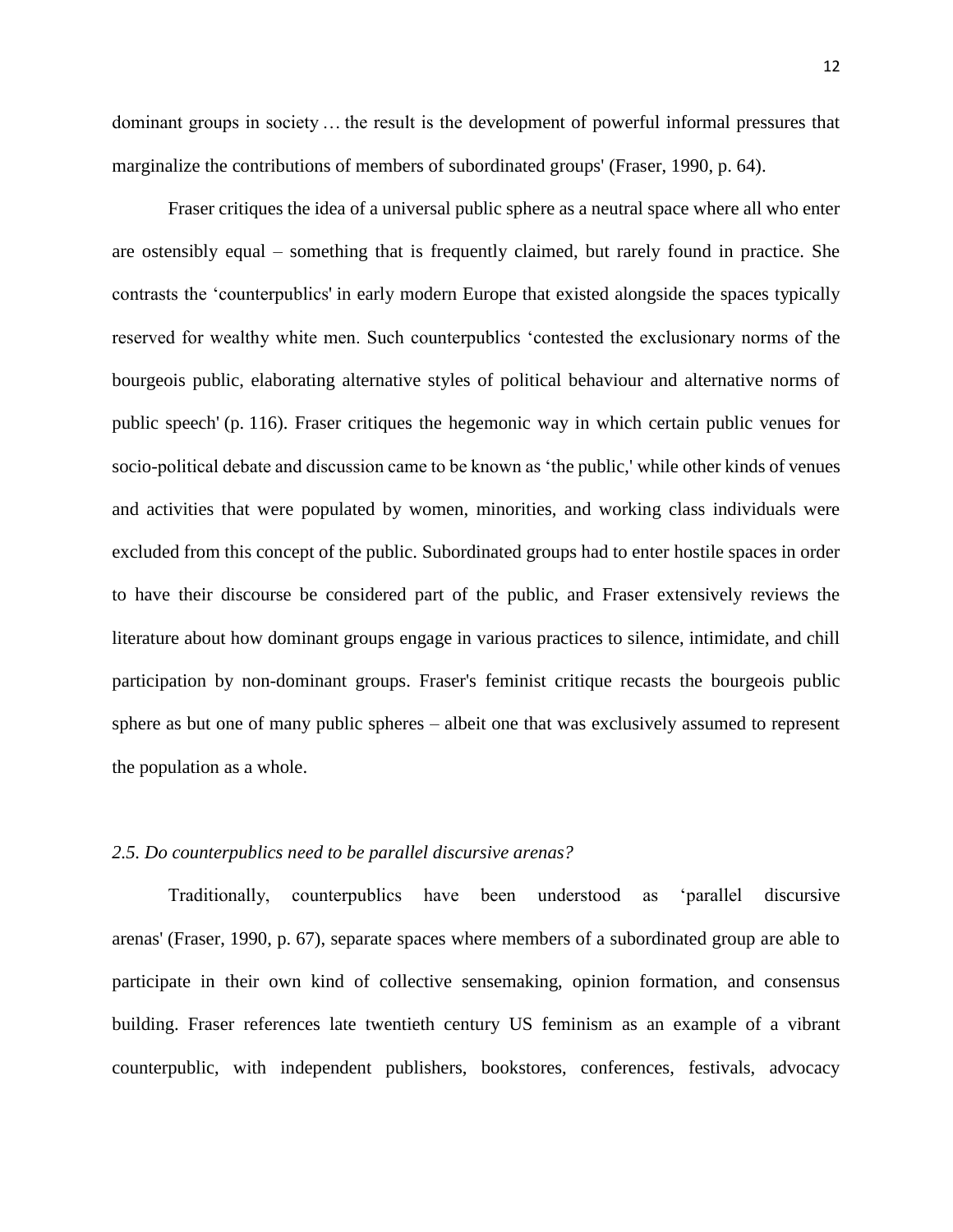organizations, and other spaces for face-to-face and mediated interaction that ran parallel to more dominant equivalent institutions. As counterpublics are characterized by their lack of a hegemonic claim to represent or speak to the entire population, members must employ alternative tactics to make their concerns and activities visible to 'the public,' while also maintaining a safe space to discuss and understand issues relevant to them on their own terms. With the rise of computermediated communication in the 1990s/2000s, many scholars discussed the potential for digitally mediated environments to be counterpublics (Fernback,1997; Papacharissi, 2002; Poster, 2001). In self-organized spaces, marginalized groups could assemble free from the modes of domination that existed in ostensibly 'neutral' spaces. Members of counterpublic spaces could potentially discuss and debate issues according to their own discursive norms, come to common understandings about issues, then engage with more hegemonic media that claims to represent 'the public.' However, as Fernback and Papacharissi note, there are many ways in which such separate online spaces can become disrupted, derailed, and delegitimized by more dominant and hegemonic forces, just as in the counterpublics of early modern Europe.

As blockbots effectively create multiple versions of the same centrally hosted social networking site, they are a different version of Fraser's 'parallel discursive arenas' than the separate digitally mediated environments that are to run alongside more dominant and hegemonic spaces. Rather than creating a separate, alternative discursive space, blockbots are a way in which counterpublic groups exercise agency over their own experiences within a hegemonic discursive environment. In the next sections, I explore blockbots through this lens of counterpublics, discussing how blockbots emerged as a more communal response to the issue of online harassment.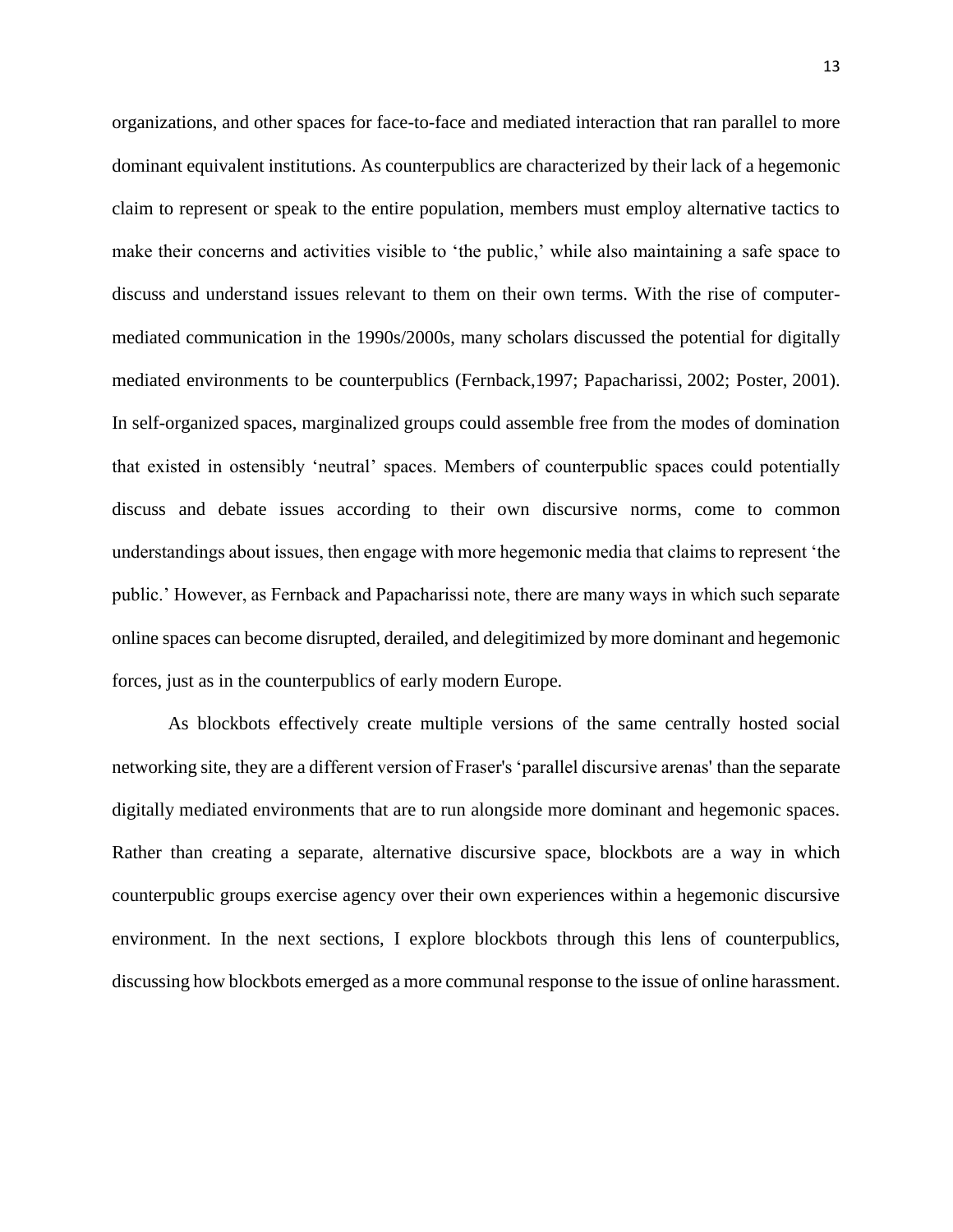# **3. Blockbots as a response to harassment campaigns**

## *3.1. The emergence of blockbots*

In this section, I discuss the history of blockbots, showing how they were developed to help counterpublic groups participate in a hegemonic networked public on their own terms. Blockbots were initially created around the broader issue of online harassment in Twitter in 2012, although this issue has received substantially more attention in 2014 and 2015 due to a number of more-and-less organized harassment campaigns that unfolded on Twitter – including those aligned with the GamerGate movement (which has opposed feminist video game critics) and multiple shorter cases in which celebrities have been harassed (Chess & Shaw, 2015; Heron et al., 2014; Matias et al., 2015). In 2012, some people who were facing coordinated harassment campaigns for their feminist political stances called for changes to Twitter's policies, enforcement mechanisms, and user interface features, in order to minimize the impact of harassment and take action against identified harassers. In addition to this work petitioning Twitter, Inc., a small group of advocates and activists turned to software-based approaches to help their fellow community members moderate their own experiences on Twitter.

The first blockbot made creative use of features developed largely to support third-party clients (like smartphone applications) – likely an unintended consequence of these Application Programming Interfaces (APIs). These blockbots made it possible for people to collectively curate blocklists of those they identified as harassers, then synchronize these blocklists with subscribers. With a few clicks, a Twitter user could subscribe to a blocklist and automatically no longer see any tweets or notifications from anyone added to that list. Some of these blocklists are curated by single individuals, others by like-minded groups, and a final set are algorithmically generated based on various methods of data collection and analysis. In fact, a core strength of using third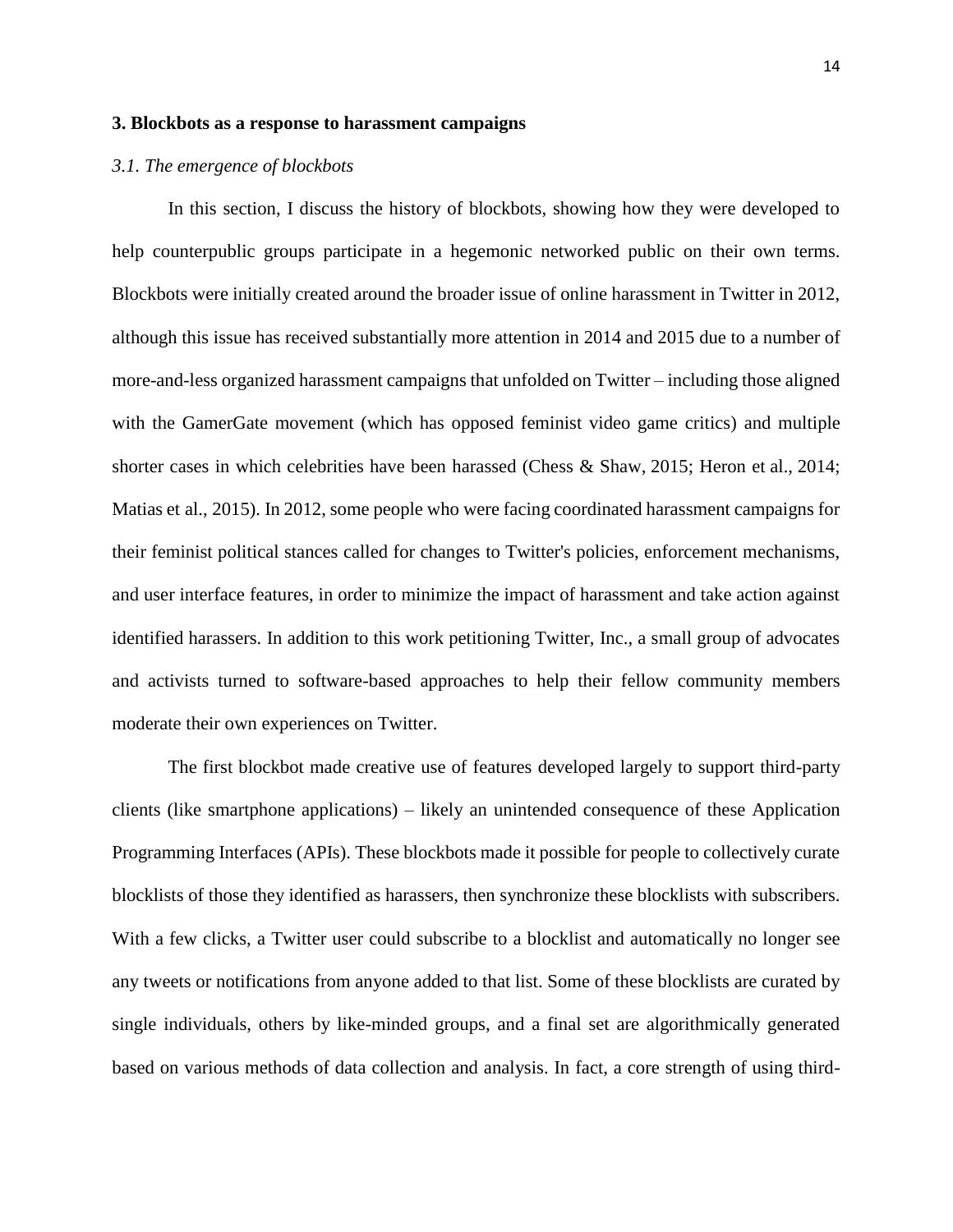party bots is that the list of blocked accounts can be created and curated by any given sociotechnical system. A blocklist can be curated on an open wiki in which anyone can edit or comment, a vote-based process restricted to a tight-knit group, a 'team of one' using Twitter's default blocking interface, an automated agent running predictive models, and so on. Then, using a bot, the blocklist can be automatically synchronized to subscribers using the same computational infrastructure. Today, the BlockTogether.org site (which was launched in August 2014), serves as a centralized clearinghouse for blocklist curators and subscribers. Curators share their blocklists with BlockTogether.org, and the site's bots update subscribers blocklists on their behalf.

Blockbots as a computational entity encapsulate an organization that collectively articulates a list of blockworthy accounts. In fact, blockbots are most compelling in that they help bring together a group of people who oppose a particular understanding of harassment. The history of blockbots cannot just be told in terms of software development release cycles, as they are also about the formation of counter-harassment communities. This capacity for collective action in counter-harassment work is important given the disparities of scale that are associated with online harassment. As many scholars note, a particularly problematic form of harassment takes the form of 'piling on,' where a large number of people each send a small number of messages, overwhelming the target (Citron, 2014; Matias et al., 2015). The work of harassment can be efficiently distributed and decentralized, with anonymous imageboards serving as one of many key sites for the selection of targets. Some prominent anti-feminist individuals also use Twitter itself to direct their tens of thousands of followers to particular accounts. In such a situation, it only takes a short amount of time and energy to send a single harassing reply. In contrast, the work of responding to harassment is much more difficult to scale, as each of those messages must be dealt with by the recipient. Targets of more-and-less coordinated harassment campaigns are at a distinct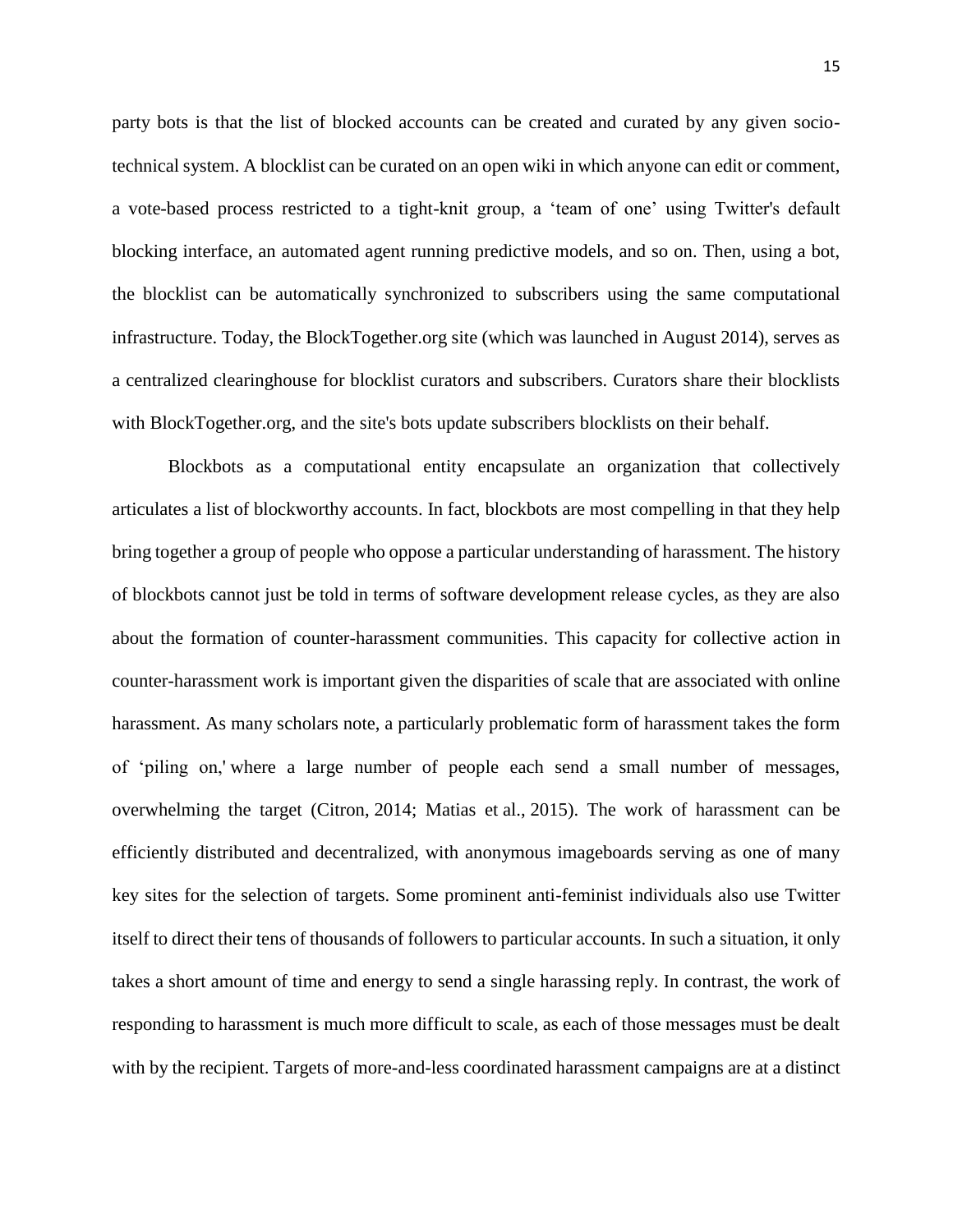disadvantage even with Twitter's built-in blocking feature. With blockbots, counter-harassment work can be more efficiently distributed and decentralized across a group that shares common understandings about what harassment is.

# *3.2. The agency to selectively tune into affective publics*

Blockbots support a mode of collective action in which people are able to regain some agency over their own experiences on Twitter. Typically, targets of harassment are advised to set their accounts to private, which severely limits their ability to engage in public discourse. In contrast, blockbots let targets of harassment continue to participate in networked publics, but selectively tuned out of the kind of content that would otherwise potentially drive them away from the site. There are numerous accounts by blockbot subscribers who have publicly wrote and tweeted about their use of blockbots like ggautoblocker, noting how their experiences of Twitter dramatically changed after subscribing. The ggautoblocker bot, which uses a social network graph approach to generate a blocklist of individuals in and around the GamerGate movement, has over 3000 subscribers as of mid-2015 (Schwartz et al., 2015). One subscriber of ggautoblocker, who installed the program after an anti-feminist group attacked the hashtag stream of a major conference, exclaimed simply that 'It works!' Other blockbot subscribers have wrote about how blockbots helped keep Twitter 'more livable' or more 'usable' for them when they faced coordinated harassment campaigns. They stated that without the blockbot, they would likely have had no alternative than leaving the site or setting their account to private.

Through this capability of selective filtering, blockbots are a novel way in which counterpublic groups are seeking to refine what Crawford calls 'disciplines of listening.' She argues that practices of seeking and consuming content in networked publics are an 'embedded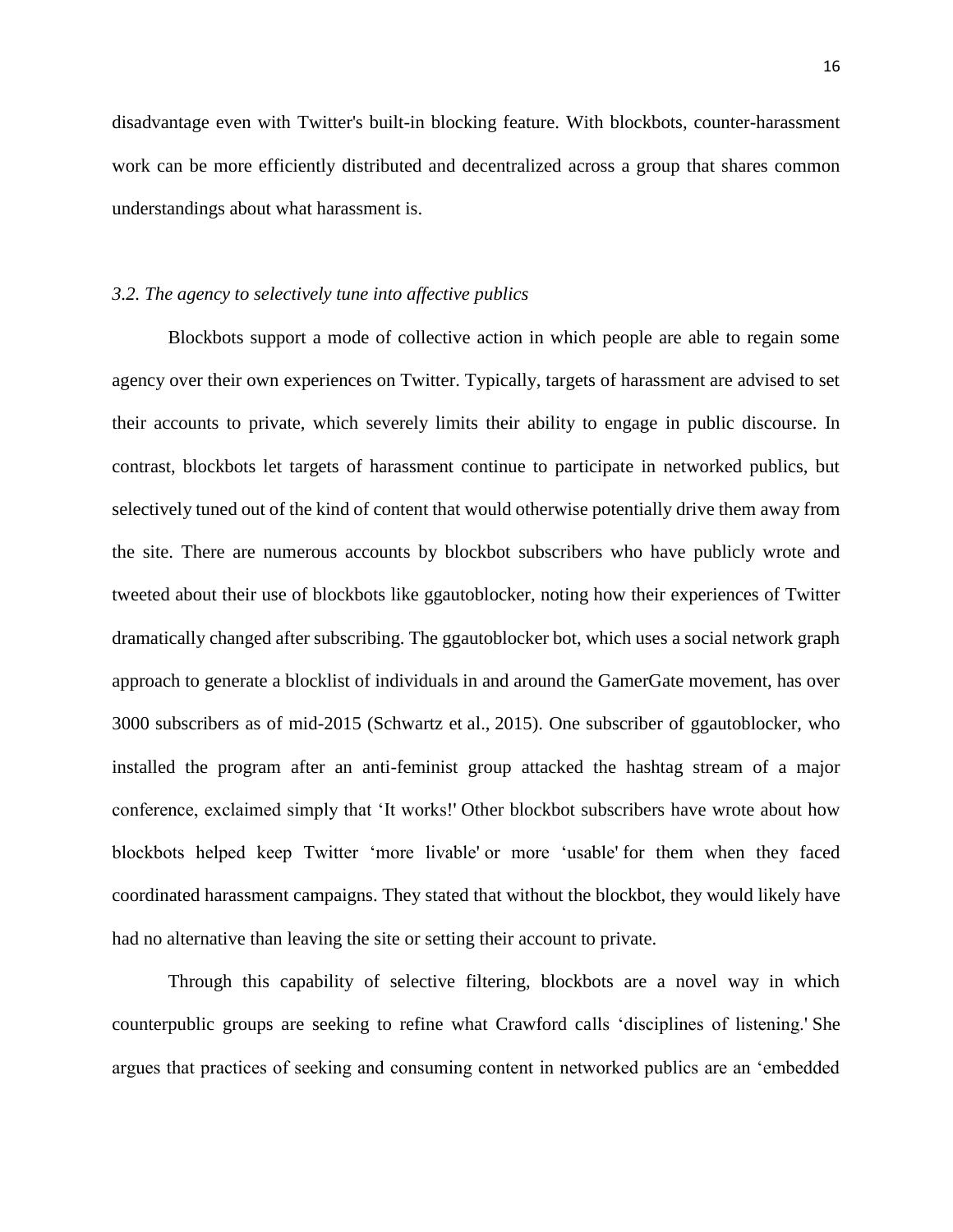part of networked engagement' (Crawford, 2009, p. 527). In this view, 'lurking' is as much a complex and multi-faceted mode of participation as submitting content, and blockbots help counterpublic groups participate in Twitter more on their own terms. Similarly, Papacharissi discusses how selective aggregation mechanisms in social media streams support 'affective publics' in which people not only share information and opinion, but also form shared 'structures of feeling':

Publics assembled out of individuals feeling their way into a particular news stream generated via Twitter engage in practices of rebroadcasting, listening, remixing content, and creatively presenting their views  $-$  or fragments of their views  $-$  in ways that evolve beyond the conventional deliberative logic of a traditional public sphere. These practices permit people to tune into an issue or a particular problem of the times but also to affectively attune with it, that is, to develop a sense for their own place within this particular structure of feeling. (Papacharissi, 2014, p. 118)

In this way, those who use blockbots do not have to affectively attune with all the harassers who flood their notifications with offensive tweets. If the harassers have already been blocked, they are not visible to the subscriber, and if the harassers have not been blocked, then specific action can against them by adding them to the blocklist.

There is one major caveat about the role of blockbots in affective tuning, which can be seen in hashtag streams, where blockbots do not currently function. This is because it is the responsibility of Twitter clients (the programs or web pages that are used to access the platform) to retrieve tweets from the platform's API, and then filter and display those to the user. Twitter, Inc.'s clients (including TweetDeck) do not filter blocked accounts from search results, including hashtag streams. Tweets from blocked accounts are only filtered from the 'timeline,' the default view of Twitter based on tweets from accounts a user is following. These technical decisions reshape the affordances of the site in powerful ways, which also changes how bespoke tools like blockbots operate. Blockbots do let non-staff developers change the affordances of a privately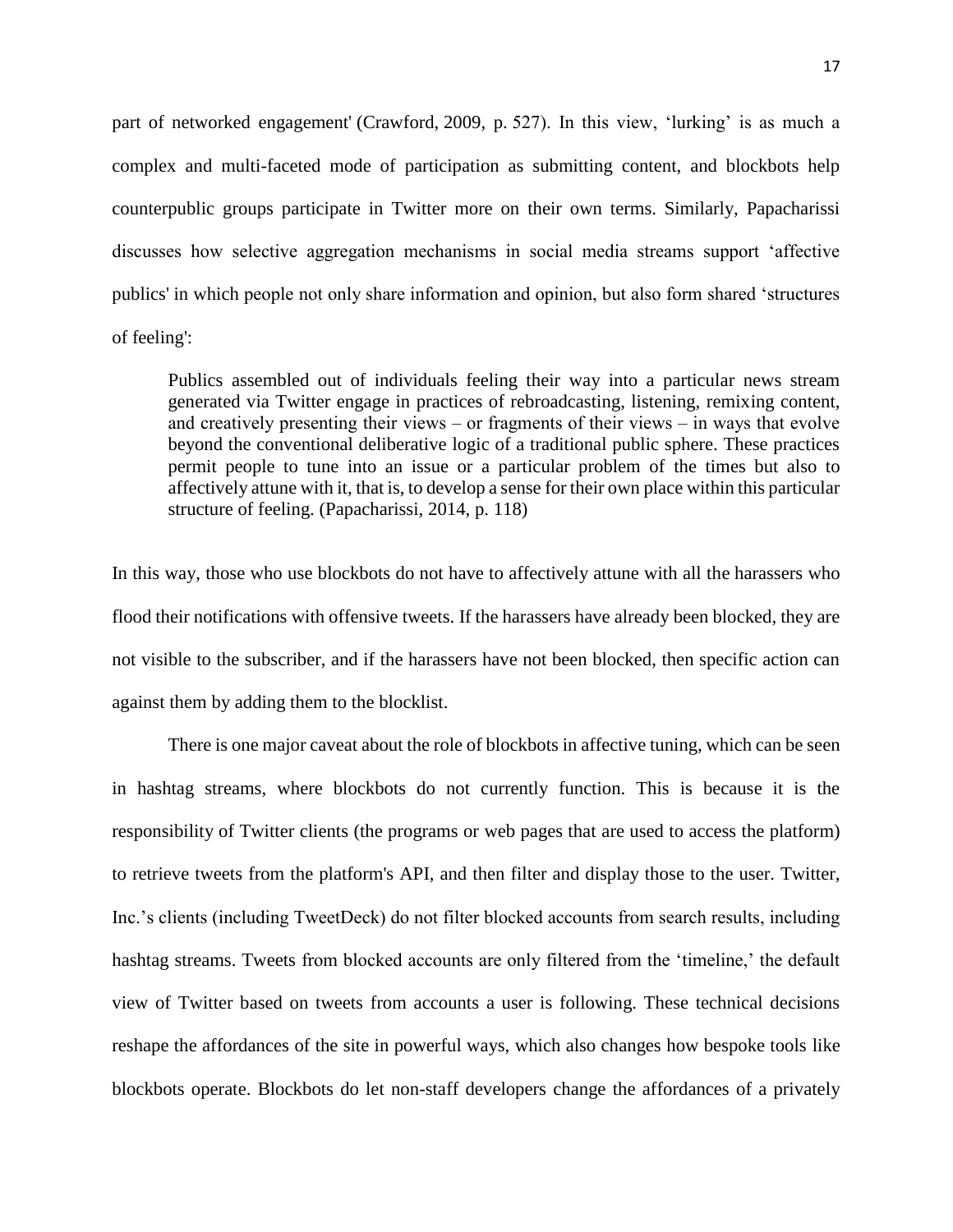owned and operated site like Twitter, but they also are constrained by the design of the systems they seek to change (and the tacit approval of Twitter, Inc. staff, which can block these bots from operating if they so choose). Yet even when Twitter's clients are not programed to filter out blocked accounts when viewing search results, they do still help people moderate their own experiences on Twitter by filtering out unsolicited notifications.

#### 4. **Blockbots are embedded in and emerge from counterpublic communities**

In this next section, I take up blockbots as both communities and computation. I argue that as computational infrastructure for supporting the classification of harassment, blockbots are ongoing accomplishments of collective sensemaking, in which counterpublic groups work to enact ideas about what harassment is and how it ought to be dealt with. I discuss moments of reflection and reconfiguration about blockbots, which show how blockbots often involve a quite different approach than the technologically determinist 'solutionist' mindset prevalent in Silicon Valley.

#### *4.1. Blockbots as communities, not just technologies*

As a computational system for classifying harassment, a blockbot's software code enacts a particular understanding of what harassment is and how it ought to be identified. Like all classification systems (and technologies), they are not neutral; they reflect the ways that their designers understand the world (Bowker & Star, 1999). Blockbots are compelling cases for showing how algorithmically supported classification systems are situated within particular contexts, which extend far beyond their source code. In studying the historical development of several different blockbots over time, I have seen how such systems are continually developed and redeveloped as people come to better understand what it even means to ask and answer questions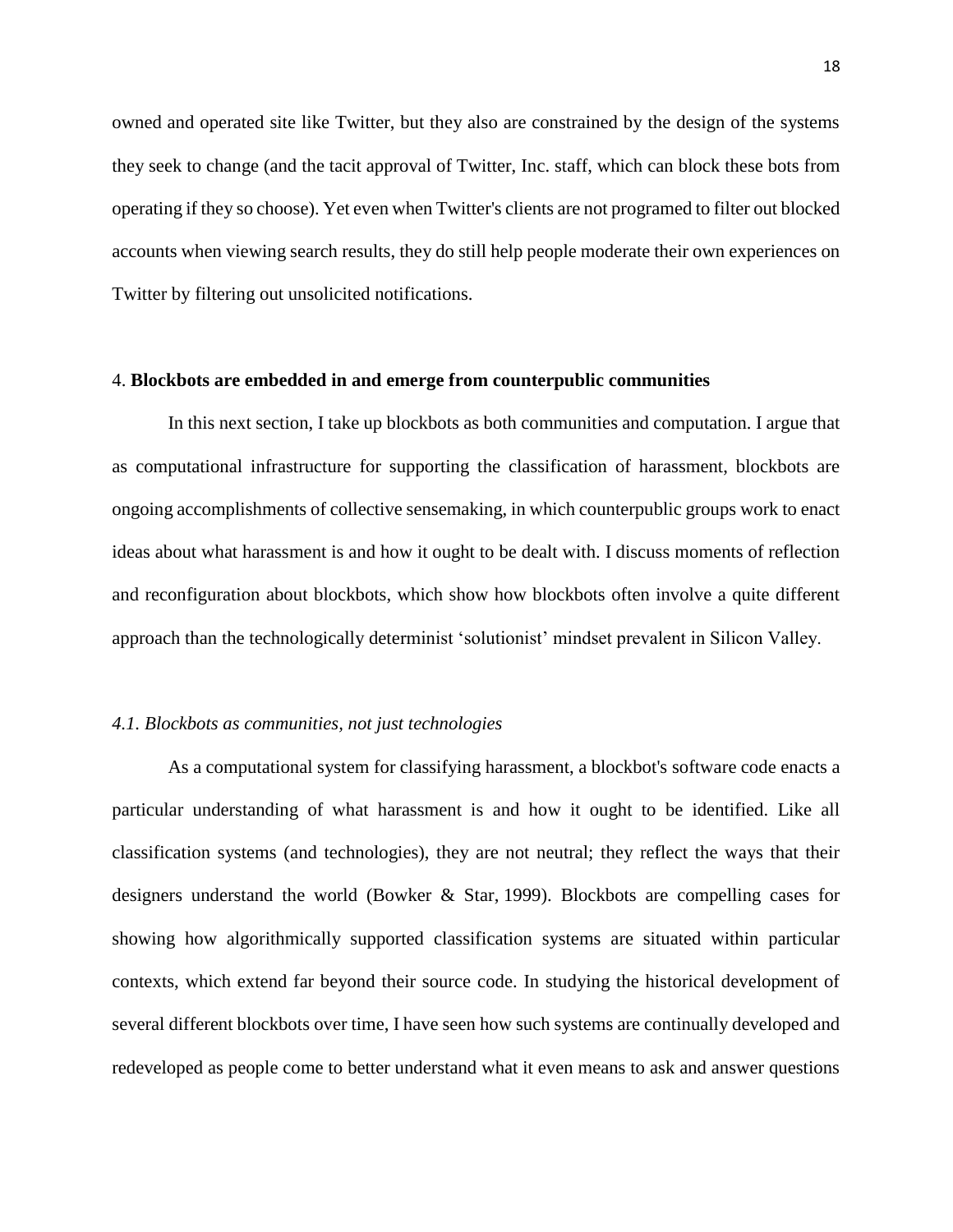like 'Who is and is not a harasser?' and 'What ought to be done about harassment?' The answers to such questions do not simply require building the right technical infrastructure – this is the 'solutionist' belief that there could be one universal system that would finally settle the issue about what is and is not appropriate content. These systems are ongoing accomplishments in sensemaking, just as Bowker and Star note in their studies of classification systems about race, health, and labor. Answers to questions about what kind of behavior ought to be made visible in public spaces emerge out of the lived experiences of many different kinds of people.

In both my archival research and interviews about blockbots, I initially began focusing on this specific kind of automated software agent, but I was continually drawn to the broader projects, communities, and institutions in which those blockbots had meaning and significance. The overwhelming majority of anti-harassment blockbots I encountered were not one-off software development products. They were instead developed out of or into broader projects seeking to formulate responses to online and/or gender-based harassment. For example, the ggautoblocker bot was initially developed by Randi Harper, who recently launched a non-profit organization around online harassment that includes but extends far beyond ggautoblocker – the Online Abuse Prevention Initiative (OAPI). This context is important in understanding how different bot-assisted projects built around curating a collective blocklist operate as counterpublic modes of filtering and gatekeeping. Those involved with blockbots frequently note that these tools are imperfect, incomplete, and continually evolving responses to a complex situation, where they do not have the ability to change all aspects of how Twitter operates. I have continually found that blockbot developers and authorized curators (sometimes called 'blockers') regularly revise the code and procedures for curating a bot-supported shared blocklist. They are also frequently seeking better social and technical ways of curating blocklists, identifying harassers, and appealing blocks. These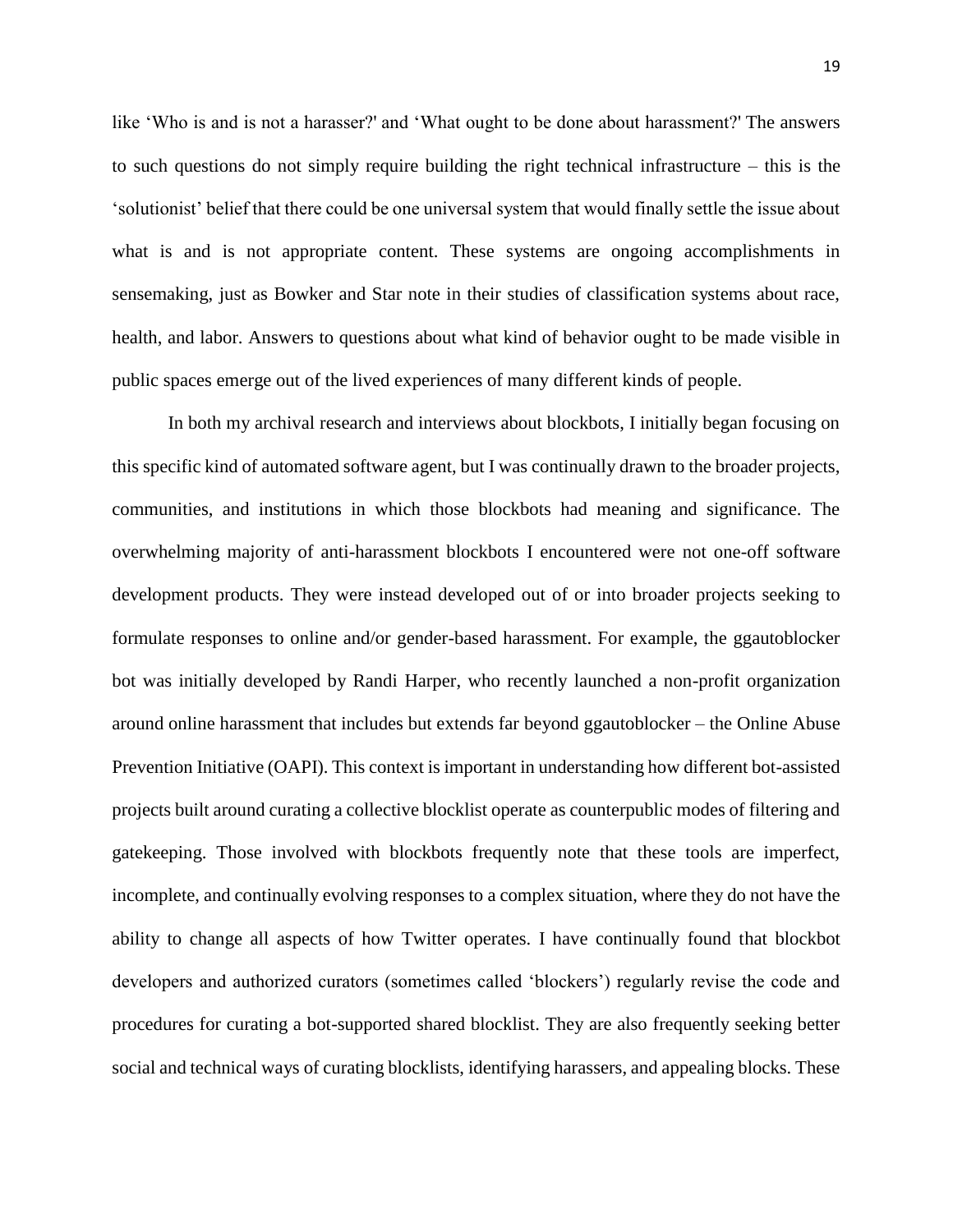revisions are compelling cases of socio-technical reconfigurations (Suchman, 2007), as they simultaneously involve changes in more abstract, normative understandings about harassment as well as concrete alterations to a blockbot's source code.

Specific reconfigurations I have observed include: creating an appeals board with a formalized process to review accounts that were allegedly wrongly added to a blocklist; providing support for blockers to document why they added an account to a blocklist; requiring that a second authorized blocker review and approve a new addition to a blocklist, when previously, any authorized blocker could independently add an account to the blocklist; and splitting a single blocklist into a set of multiple lists, based on different understandings of what constituted blockworthyness. These modifications and extensions illustrate how the people who operate such blockbots are actively and continually reflecting on how to best design a social-computational system for moderating their own experiences of Twitter. Far from representing a 'solutionist' mindset that harassment is simply a technical problem to be solved with the right assemblage of algorithms, these cases show how the ostensibly technical work of software development can be a way in which counterpublic groups work out various ideas about what harassment is and what ought to be done about it.

Such changes should not be seen as purely technical solutions, but are instead sociotechnical reconfiguration (Suchman, 2007). As Suchman argued with cases about artificial intelligence projects, contexts and existing social artifacts do not determine the configuration of an algorithmically supported system, but they do work as resources that people leverage when seeking to carry out their goals. This shows how an algorithmic system is not only made up software code, but also the shared discourses, practices, internal conflicts, standards, and political and ideological commitments of the people who participated in its design, development, and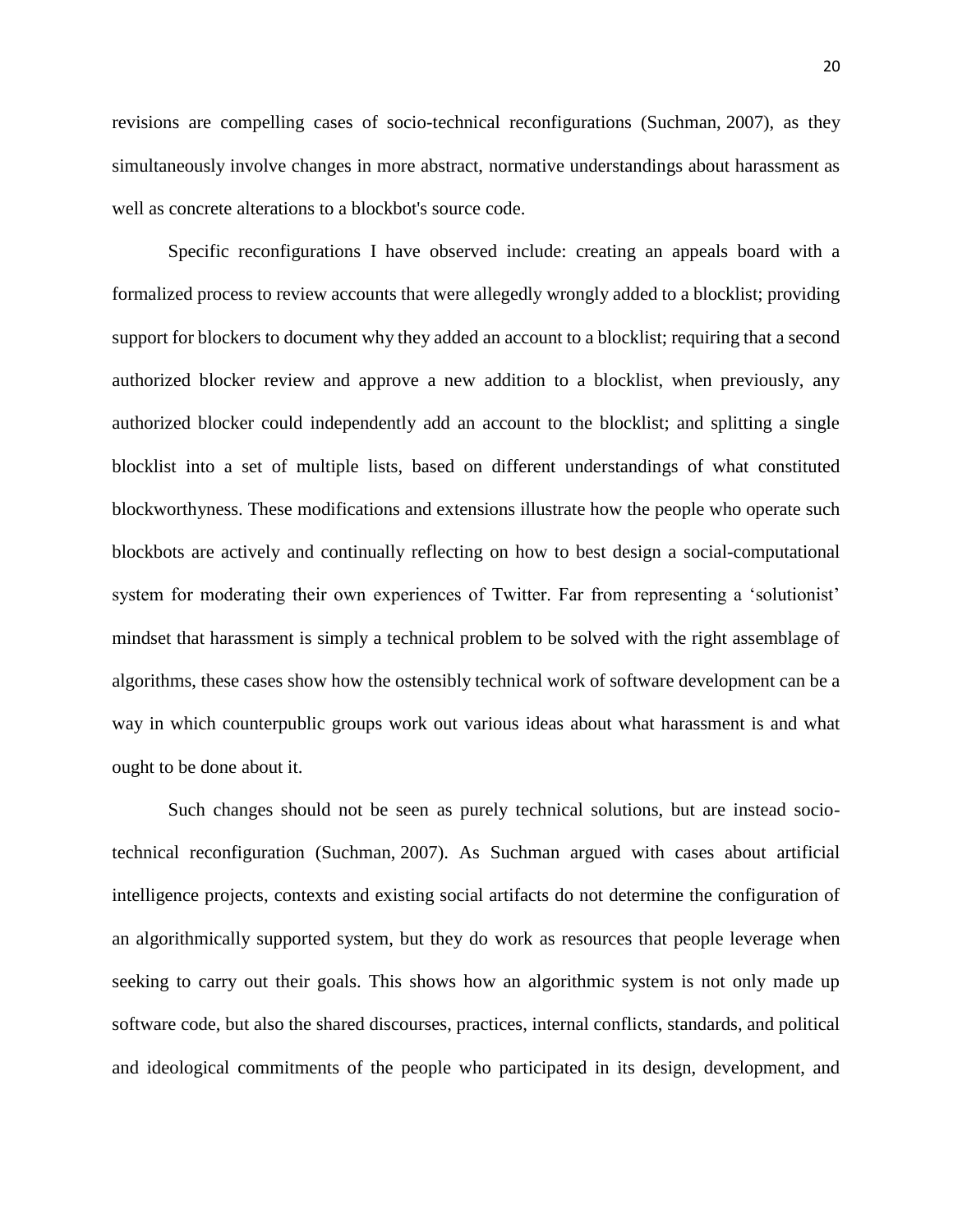deployment. Blockbots are a more communal and collective response to the issue of online harassment, one more in line with the feminist ethics of care that Adam (2000) advocates.

## **5. Conclusion**

#### *5.1. Concerns about fragmentation and automated discrimination*

Blockbots can be celebrated as a way for counterpublic groups to moderate their experiences online, but it raises two of the more common fears expressed by those who discuss the Internet and the public sphere. The first fear is the fragmentation of the public sphere into separate, polarized groups, and the second is the use of algorithmic systems as discriminating gatekeepers. Critical scholars must pay close attention to such processes of inclusion and exclusion, because they are the mechanisms in which modes of cultural domination operate (Williams, 1977, p. 125). Scholars and activists who focus on issues of gender, sexual orientation, race and national origin, class, disability, and many other axes of subordination have long critically interrogated the modes of filtering and exclusion that work to erase certain kinds of activity from 'the social,' 'the political,' or 'the public.'

Cultural curation has long been a core mechanism in which domination is reinforced (operating more subtly than more visible acts of formal exclusion and repression), and so it is understandable for blockbots to initially appear suspect by those who are deeply concerned with these issues of social justice. Many scholars both in computer science as well as the social sciences and humanities are concerned about how automated systems for filtering and moderating content can function as invisible gatekeepers, operating similar to the hierarchical editors that controlled content in more traditional media like newspapers, television, and radio. Given the way recommendation and filtering systems work, there is strong potential for such systems to even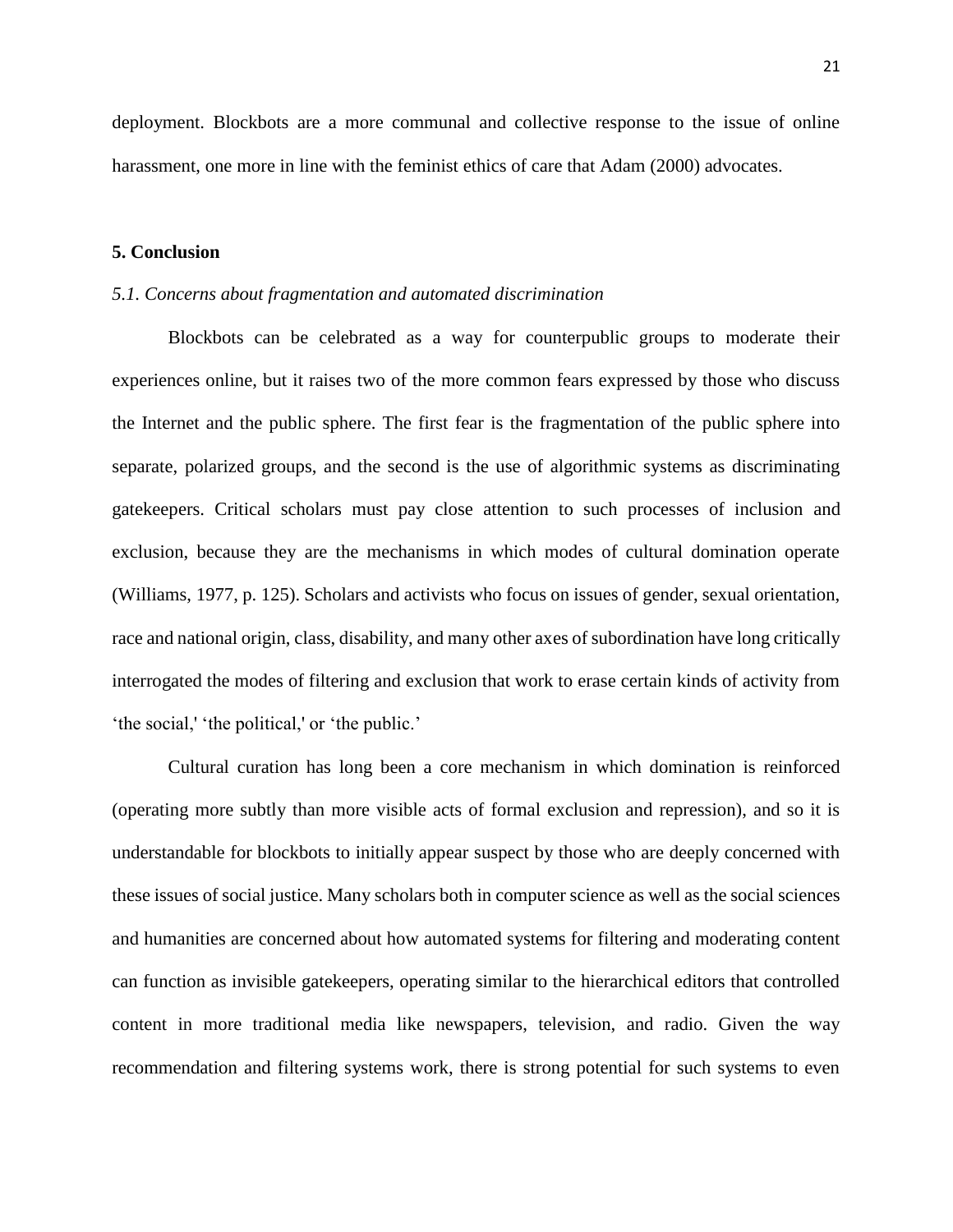influence elections, as a controversial study by staff at Facebook, Inc. suggested (Bond et al., 2012). In response, scholars have sought projects focusing on 'algorithmic accountability' (Diakopoulos, 2015) and have pushed for more transparency in how such platforms filter and promote content. It makes sense to ask if blockbots raise similar kinds of concerns that algorithmic recommendation and filtering systems do.

With blockbots, such fears of around the biases of algorithmic systems must be understood in their counterpublic context. Blockbots are opt-in, rather than opt-out, making them quite different than the kind of algorithmically supported filtering that exists in the Facebook news feed, for example. Blockbots do not operate according to a top-down model of gatekeeping, as they are built for particular communities to come together and enact a different mode of gatekeeping than is the default in Twitter. Concerns about blockbots as a potentially oppressive mode of filtering must be understood in the larger context of harassment, which works to exclude, repress, and silence public participation, as Fraser (1990), Herring (1999), and Citron (2014) all review. Before blockbots existed, there was already a complex social and technical system that shaped people's experiences of Twitter as a networked public space, which in turn shaped broader understandings of what 'the public' believes. That system is the entire ecosystem of Twitter, which includes all the people who silence others from public participation in ways that are not seen as abuse or harassment by Twitter, Inc. staff. While there are concerns about someone being placed on a blocklist by accident or for inappropriate reasons, this is a concern that I found was shared by blockbot developers and curators themselves. The largest and most popular blockbots are run in public, with their blocklists and blocking procedures visible to all, and many have developed accountability and appeals procedures to deal with these concerns.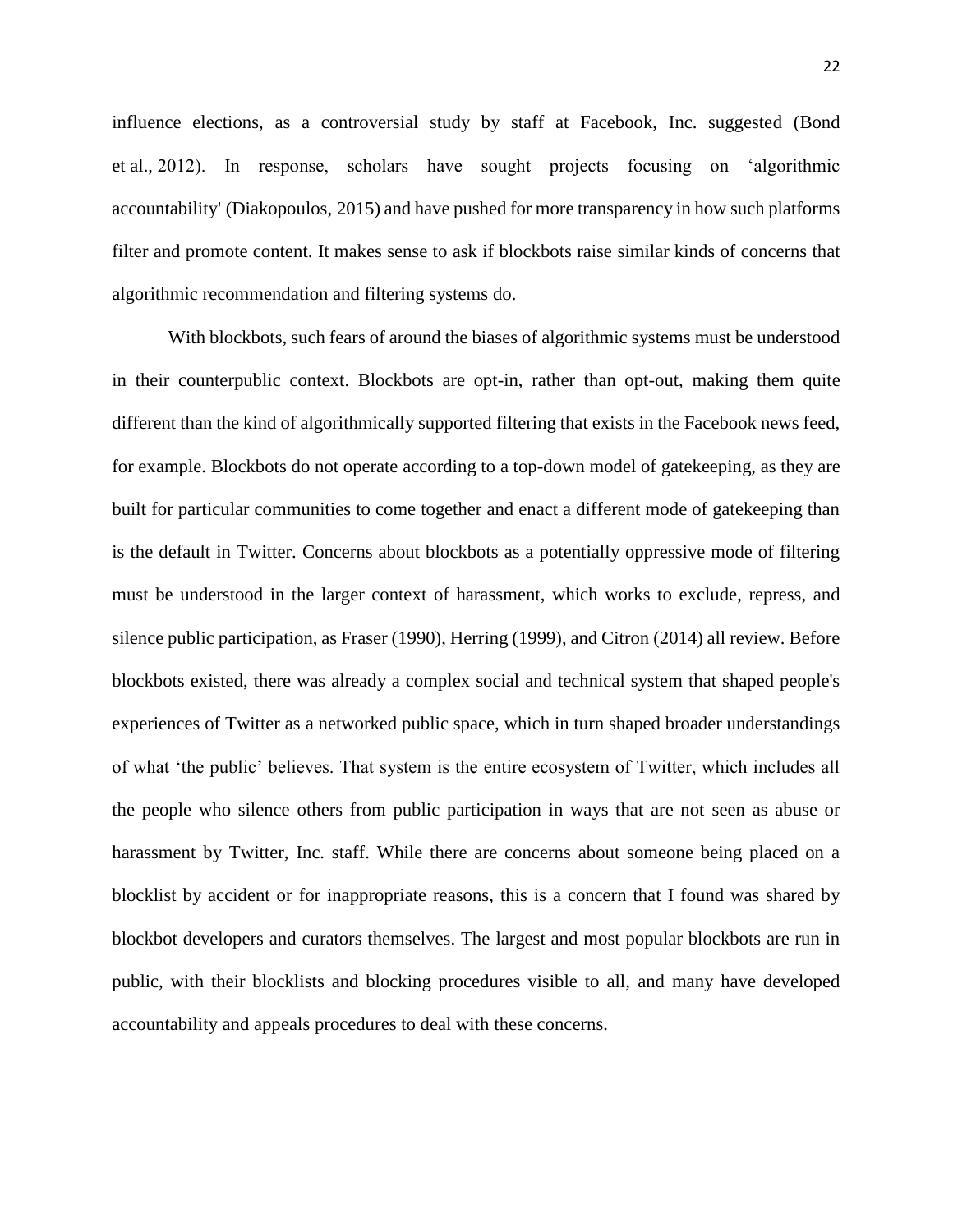However, definitions of harassment vary significantly, and blockbots are increasingly used by counterpublic groups to filter activity that is better described as incivility or trolling, rather than harassment. This has led to controversies about what it means to put an account on a blocklist, given that accounts do not have to engage in harassment according to a legal definition of the term in order to be added to a blocklist. Yet in responding to critiques of blockbots as censorship, we must also keep in mind Fraser's critique of 'the public' as a hegemonic way of elevating one of many publics above all others. Part of the privilege of dominant groups is the ability to define the terms of the public by deciding what does and does not belong, as well as defining the current state of the world as the natural default. Blockbots commandeer that privilege to institute a different definition of the public, even if it only has direct effects for those who choose to opt in to the counterpublic group's redefinition. This redefinition of the public calls attention to the different understandings about what a social networking site is and ought to be – and who it ought to be for.

#### *5.2. Technological solutionism*

Blockbots are certainly a technology that is deployed to help solve the problem of harassment on Twitter. However, they should not be seen as the kind of top-down technical solution that can be installed to fix the problem 'once and for all' – which, as Barbrook and Cameron as well as Morozov argue, is often accomplished by shifting the burden of responsibility to individual, isolated users. Compared to individual mechanisms, blockbots have emerged as more communal, counterpublic responses to harassment. Like Kelty's discussion of open source software infrastructure (Kelty, 2008), blockbots help form a 'recursive public' in which the ideals of the group are intentionally embedded in the design of the software that supports their activities. Blockbots are a different kind of computationally supported mode of platform governance, which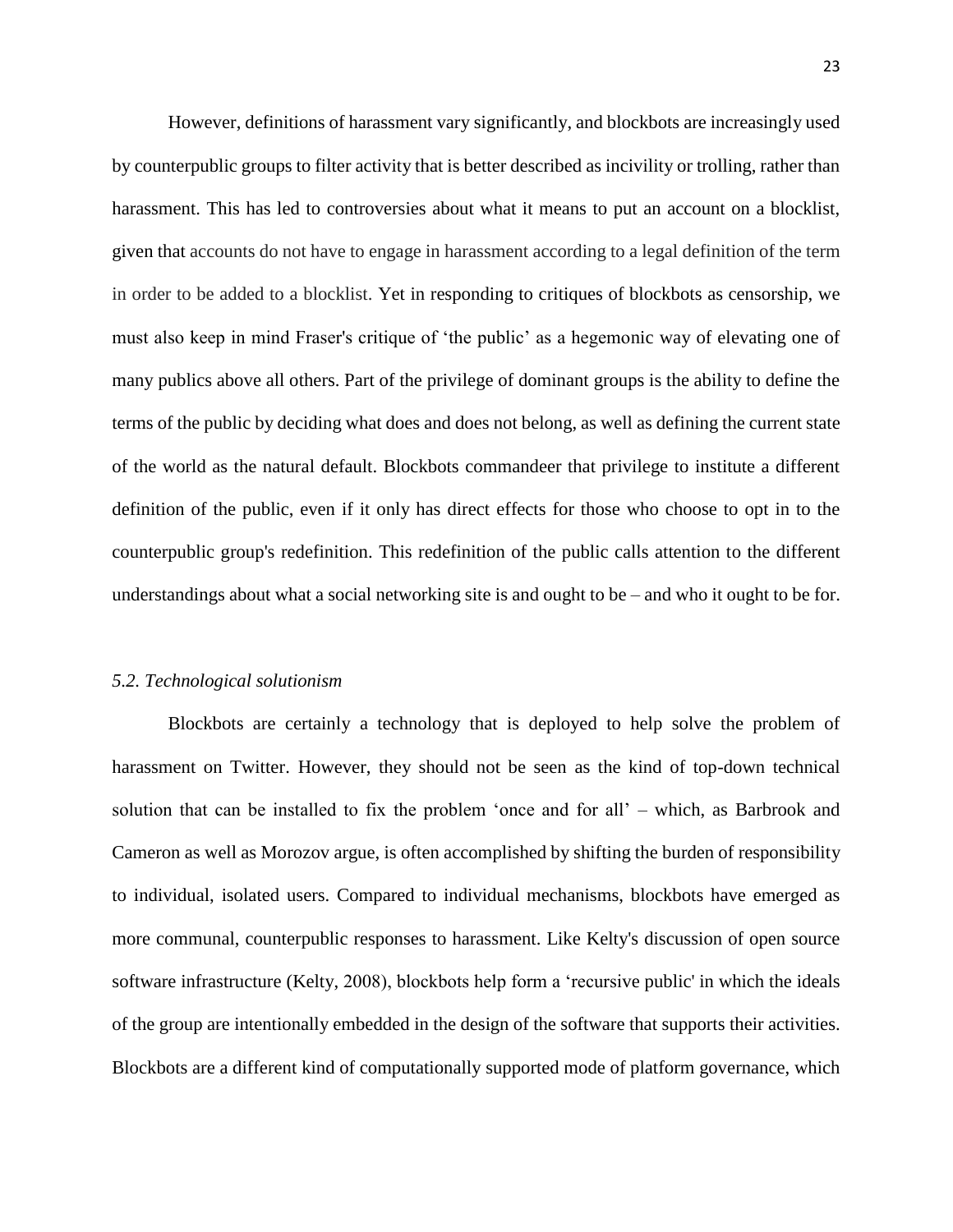can be seen in the formation of broader anti-harassment communities around blockbots and the thoughtful reconfigurations in blockbot infrastructure. In fact, despite the utility that blockbots have in helping people shape their own experiences online, they are perhaps even more impactful in that they have provided a catalyst for the development of anti-harassment communities. These groups bring visibility to the issue and develop their own ideas about what kind of a network public Twitter ought to be.

Blockbots provide a concrete alternative to the default affordances of Twitter, showing a different version of a public: one where people have more agency to selectively tune out of harassment, without dropping out of public participation altogether. Their existence has sparked broader conversations about what public discourse online ought to look like, as well as what kind of relationship platform owner/operators ought to have with 'their' users. The kind of bottom-up, decentralized, community-driven approach exemplified by blockbots stands in opposition to the more traditional top-down, centralized, systems administration approach exemplified by Lessig's 'code is law' argument and much of the 'politics of algorithms' literature. Blockbots are as much of a social solution as they are a technological one, and their strength is in their capacity to serve as multiply overlapping sites for collective sensemaking and reflective reconfiguration among counterpublic communities – rather than seeking to deploy a single technological solution that seeks to fix the problem for all users, once and for all. As the issue of online harassment is multifaceted and complex, there is unlikely to be a single solution. However, we should look to projects like blockbots when thinking about what it means for privately owned public spaces ought to be moderated.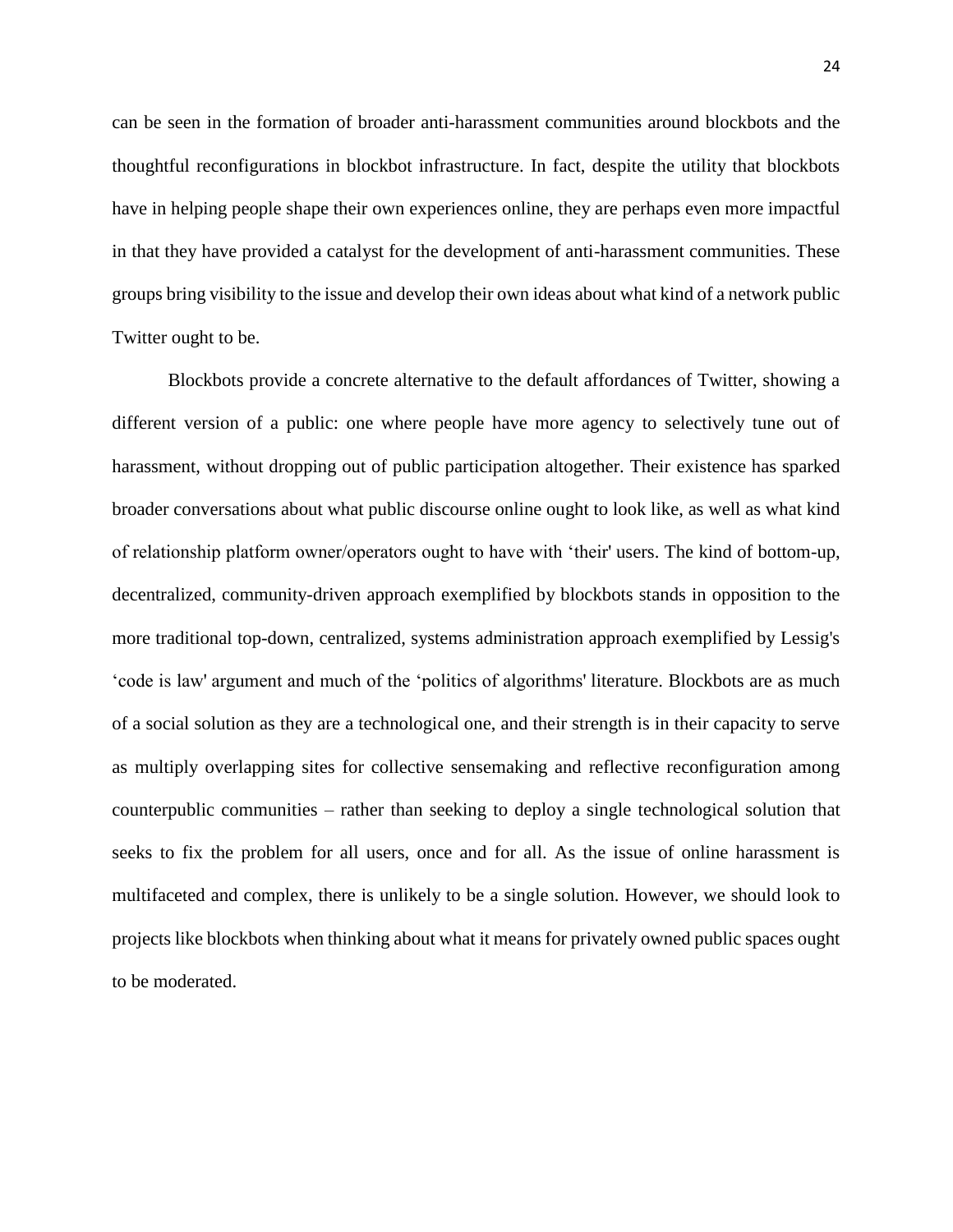#### **Acknowledgements**

I would like to thank Jenna Burrell and Paul Duguid, who have helped supervise this work as part of my Ph.D, providing invaluable support, feedback, and mentorship. I am grateful to Nathan Matias for his generous work in helping me investigate and conceptualize this specific topic area. I would also like to thank many other people for helping me in research and revise this work, including: Aaron Halfaker, Amanda Menking, Amy Johnson, Ben Light, Gina Neff, Megan Finn, Nick Doty, Norah Abokhodair, Philip Howard, Randi Harper, Richmond Wong, Samuel Woolley, Whitney Phillips, the members of the UC-Berkeley School of Information seminar on Technology and Delegation, the Center for Media, Data, and Society at Central European University, audience members at my presentation at the Association of Internet Researchers' annual meeting, and the anonymous reviewers.

# **Funding**

This work was supported by a doctoral completion fellowship at UC-Berkeley and a predoctoral fellowship at the Center for Media, Data, and Society at the Central European University in Budapest, Hungary.

# **References**

- Adam, A. (2000). Gender and computer ethics in the internet age. *Computer Professionals for Social Responsibility*, *18*(1).
- Adam, A. (2005). *Gender, ethics, and information technology*. New York, NY: Palgrave Macmillan.
- Bond, R. M., Fariss, C. J., Jones, J. J., Kramer, A. D. I., Marlow, C., Settle, J. E., & Fowler, J. H. (2012). A 61-million-person experiment in social influence and political mobilization. *Nature*. [doi:10.1038/nature11421](http://dx.doi.org/10.1038/nature11421)
- Barbrook, R., & Cameron, A. (1996). The Californian ideology. Science as Culture. doi:10.1080/09505439609526455
- Barlow, J.P. (1996) A Declaration of the Independence of Cyberspace. In J. Casimir (Ed.), *Postcards from the Net: An Intrepid Guide to the Wired World Web*, pp. 365-7. Sydney: Allen and Unwin. Retrieved from <https://www.eff.org/cyberspace-independence>

Bowker, G. C., Baker, K., Millerand, F., & Ribes, D. (2010). Toward information infrastructure studies: Ways of knowing in a networked environment. In *International Handbook of Internet Research* (pp.97–117). Dordrecht: Springer. [doi:10.1007/978-](http://dx.doi.org/10.1007/978-1-4020-9789-8_5%5bAQ7%5d%C2%A0) [1-4020-9789-8\\_5](http://dx.doi.org/10.1007/978-1-4020-9789-8_5%5bAQ7%5d%C2%A0)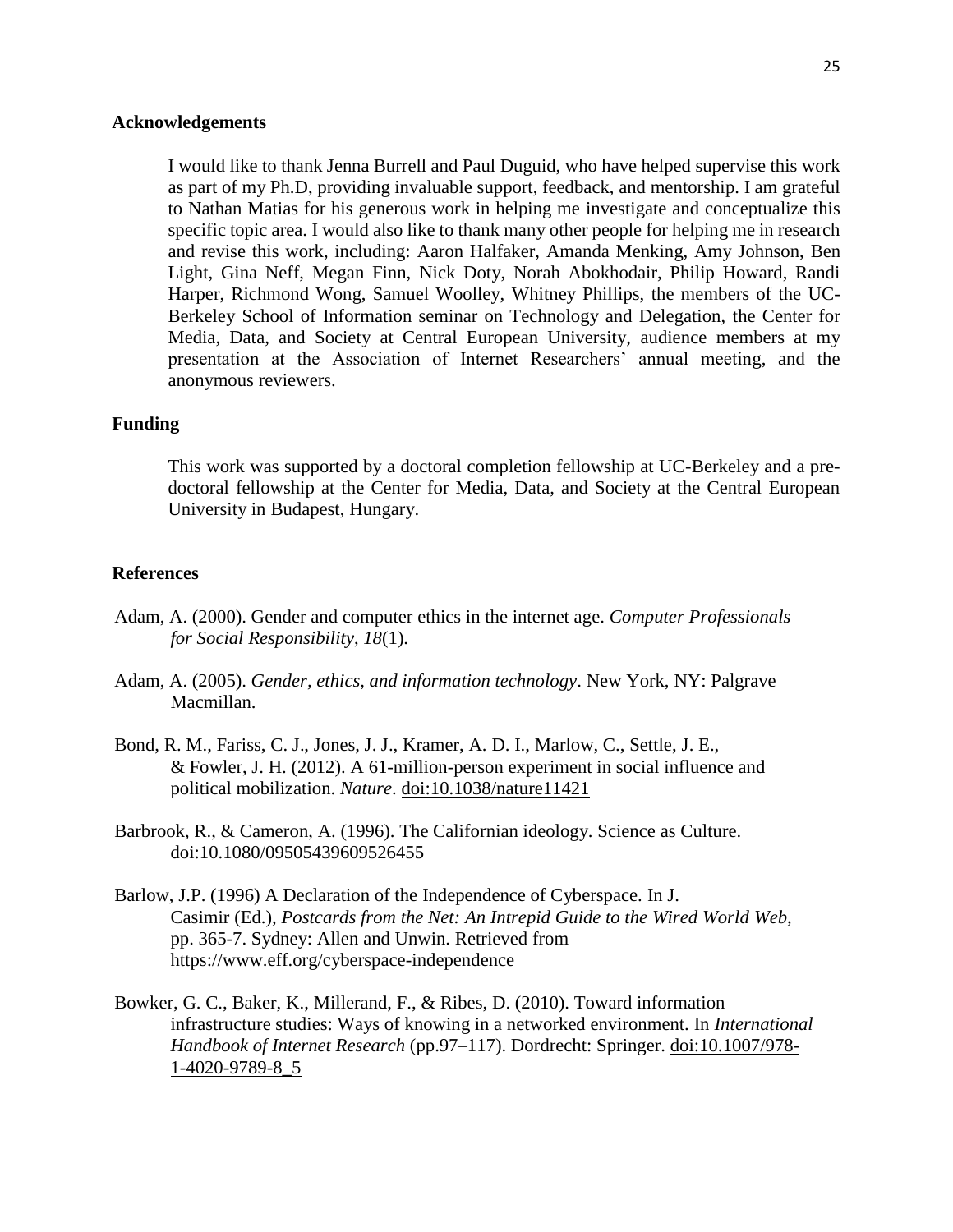- Bowker, G. C., & Star, S. L. (1999). *Sorting things out: Classification and its consequences*. Cambridge, MA: MIT Press.
- boyd, d. (2010). Social network sites as networked publics: Affordances, dynamics, and implications. In Z. Papacharissi (Ed.), *A Networked Self: Identity, community, and culture on social network sites* (pp. 39–58). New York: Routledge. Retrieved from <http://www.danah.org/papers/2010/SNSasNetworkedPublics.pdf>
- Chess, S., & Shaw, A. (2015). A Conspiracy of fishes, or, how we learned to stop worrying about #Gamergate and Embrace Hegemonic Masculinity. *Journal of Broadcasting & Electronic Media*,*59*(March), 37–41. [doi:10.1080/08838151.2014.999917](http://dx.doi.org/10.1080/08838151.2014.999917)
- Citron, D. (2014). *Hate crimes in cyberspace*. Cambridge, MA: Harvard University Press.
- Crawford, K. (2009). Following you: Disciplines of listening in social media. *Continuum: Journal of Media & Cultural Studies*. [doi:10.1080/10304310903003270](http://dx.doi.org/10.1080/10304310903003270)
- Crawford, K., & Gillespie, T. (2014). What is a flag for? Social media reporting tools and the vocabulary of complaint. *New Media & Society*. [doi:10.1177/1461444814543163](http://dx.doi.org/10.1177/1461444814543163)
- Diakopoulos, N. (2015). Algorithmic accountability: Journalistic investigation of computational power structures. *Digital Journalism*, *3*(3), 398– 415. [doi:10.1080/21670811.2014.976411](http://dx.doi.org/10.1080/21670811.2014.976411)
- Dibbell, J. (1993). A rape in cyberspace. *The Village Voice*, 42, 36. Retrieved from [http://www.villagevoice.com/news/a-rape-in](http://www.villagevoice.com/news/a-rape-in-cyberspace-6401665)[cyberspace-6401665](http://www.villagevoice.com/news/a-rape-in-cyberspace-6401665)
- Duggan, M. (2014). *Online harassment: Summary of findings*. Retrieved from <http://www.pewinternet.org/2014/10/22/online-harassment/>
- Fernback, J. (1997). The individual within the collective: Virtual ideology and the realization of collective principles. In S. Jones (Ed.), *Virtual culture: Identity and communication in cybersociety* (pp.36–55). London: Sage.
- Fleishman, G. (2014, August 11). How collaborative social blocking could bring sanity to social networks. *BoingBoing*. Retrieved from <http://boingboing.net/2014/08/11/whack-a-troll-with-collaborati.html>
- Fraser, N. (1990). Rethinking the public sphere: A contribution to the critique of actually existing democracy. *Social Text*, *26*, 56–80. [doi:10.2307/466240](http://dx.doi.org/10.2307/466240)
- Geiger, R. S. (2014). Bots, bespoke, code and the materiality of software platforms. *Information, Communication & Society*, *17*(3), 342– 356. [doi:10.1080/1369118X.2013.873069](http://dx.doi.org/10.1080/1369118X.2013.873069)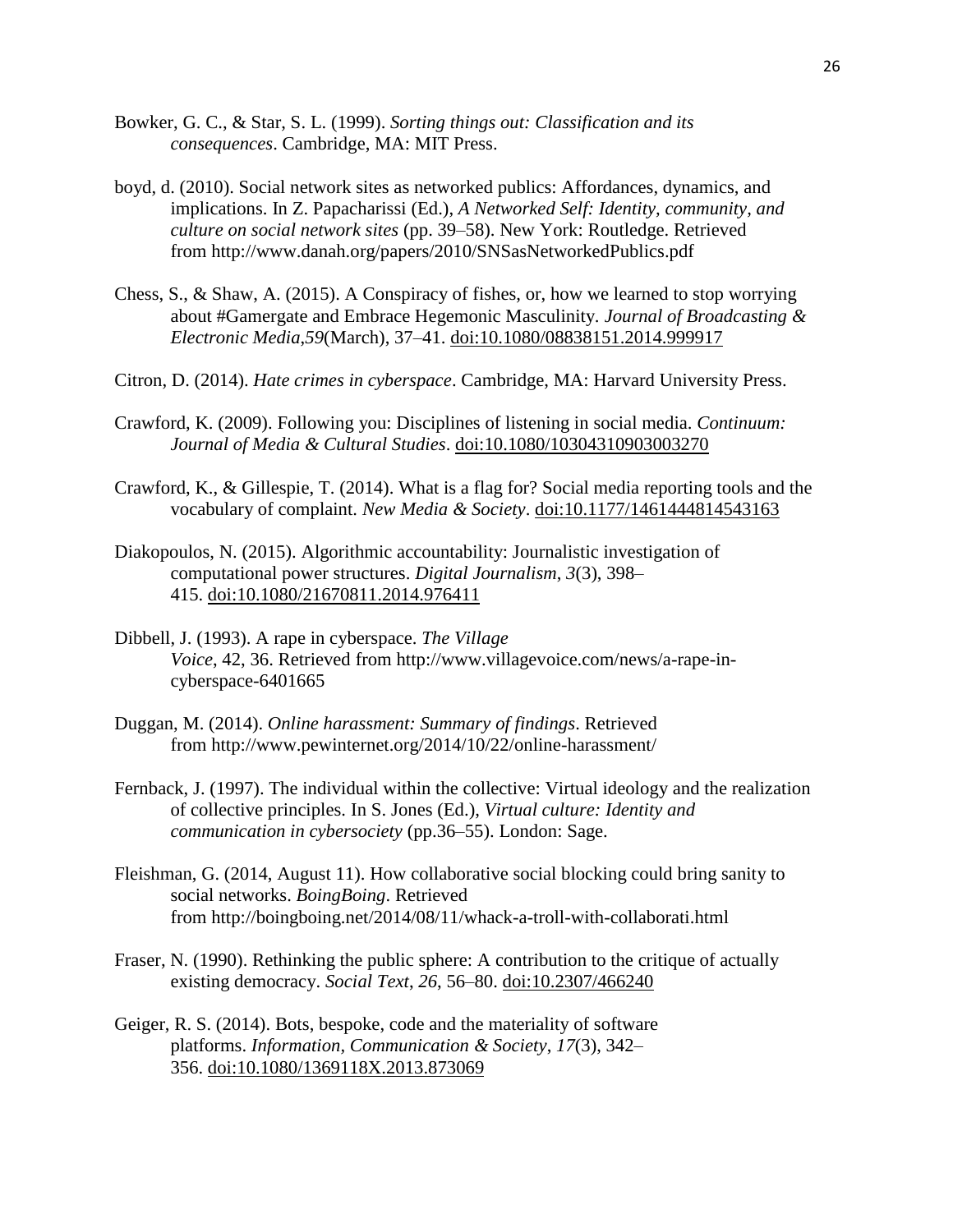- Geiger, R. S., & Ribes, D. (2011). *Trace ethnography: Following coordination through documentary practices*. In Proc HICSS 2011. IEEE. Retrieved from <http://www.stuartgeiger.com/trace-ethnography-hicss-geiger-ribes.pdf>
- Gillespie, T. (2010). The politics of "platforms". *New Media & Society*, *12*(3), 347– 364. [doi:10.1177/1461444809342738](http://dx.doi.org/10.1177/1461444809342738)
- Gillespie, T. (2014). The relevance of algorithms. In T. Gillespie, P. Boczkowski, & K. Foot (Eds.), *Media technologies: Essays on communication, materiality, and society* (pp. 167–194). Cambridge, MA:The MIT Press. Retrieved from [http://6.asset.soup.io/asset/3911/8870\\_2ed3.pdf](http://6.asset.soup.io/asset/3911/8870_2ed3.pdf)
- Habermas, J. (1989). *The structural transformation of the public sphere*. Cambridge, MA: The MIT Press.
- Heron, M. J., Belford, P., & Goker, A. (2014). Sexism in the circuitry. *ACM SIGCAS Computers and Society*, *44*(4), 18–29. [doi:10.1145/2695577.2695582](http://dx.doi.org/10.1145/2695577.2695582)
- Herring, S. C. (1999). The Rhetorical Dynamics of Gender Harassment On-Line. *The Information Society*. [doi:10.1080/019722499128466](http://dx.doi.org/10.1080/019722499128466)
- Hess, A. (2014, October). Twitter won't stop harassment on its platform, so its users are stepping in. *Slate*. Retrieved from [http://www.slate.com/blogs/future\\_tense/2014/08/06/twitter\\_harassment\\_user\\_c](http://www.slate.com/blogs/future_tense/2014/08/06/twitter_harassment_user_created_apps_block_together_flaminga_and_the_block.html) [reated\\_apps\\_block\\_together\\_flaminga\\_and\\_the\\_block.html](http://www.slate.com/blogs/future_tense/2014/08/06/twitter_harassment_user_created_apps_block_together_flaminga_and_the_block.html)
- Irani, L. (2013). The cultural work of microwork. *New Media & Society*, *17*(5), 720– 739. [doi:10.1177/1461444813511926](http://dx.doi.org/10.1177/1461444813511926)
- Kelty, C. (2008). *Two bits: The cultural significance of free software*. Durham, NC: Duke University Press.
- Lessig, L. (1999). *Code and other laws of cyberspace*. New York, NY: Basic Books.
- Marwick, A., & Miller, R. (2014). *Online harassment, defamation, and hateful speech: A primer of the legal landscape*. New York: Fordham Center on Law and Information Policy.
- Massanari, A. (2015). #Gamergate and the fappening: How Reddit's algorithm, governance, and culture support toxic technocultures. *New Media & Society*,1461444815608807. [doi:10.1177/1461444815608807](http://dx.doi.org/10.1177/1461444815608807)
- Matias, J. N., Johnson, A., Boesel, W. E., Keegan, B., Friedman, J., & DeTar, C. (2015). *Reporting, reviewing, and responding to harassment on Twitter*. Retrieved from <http://papers.ssrn.com/abstract=2602018>